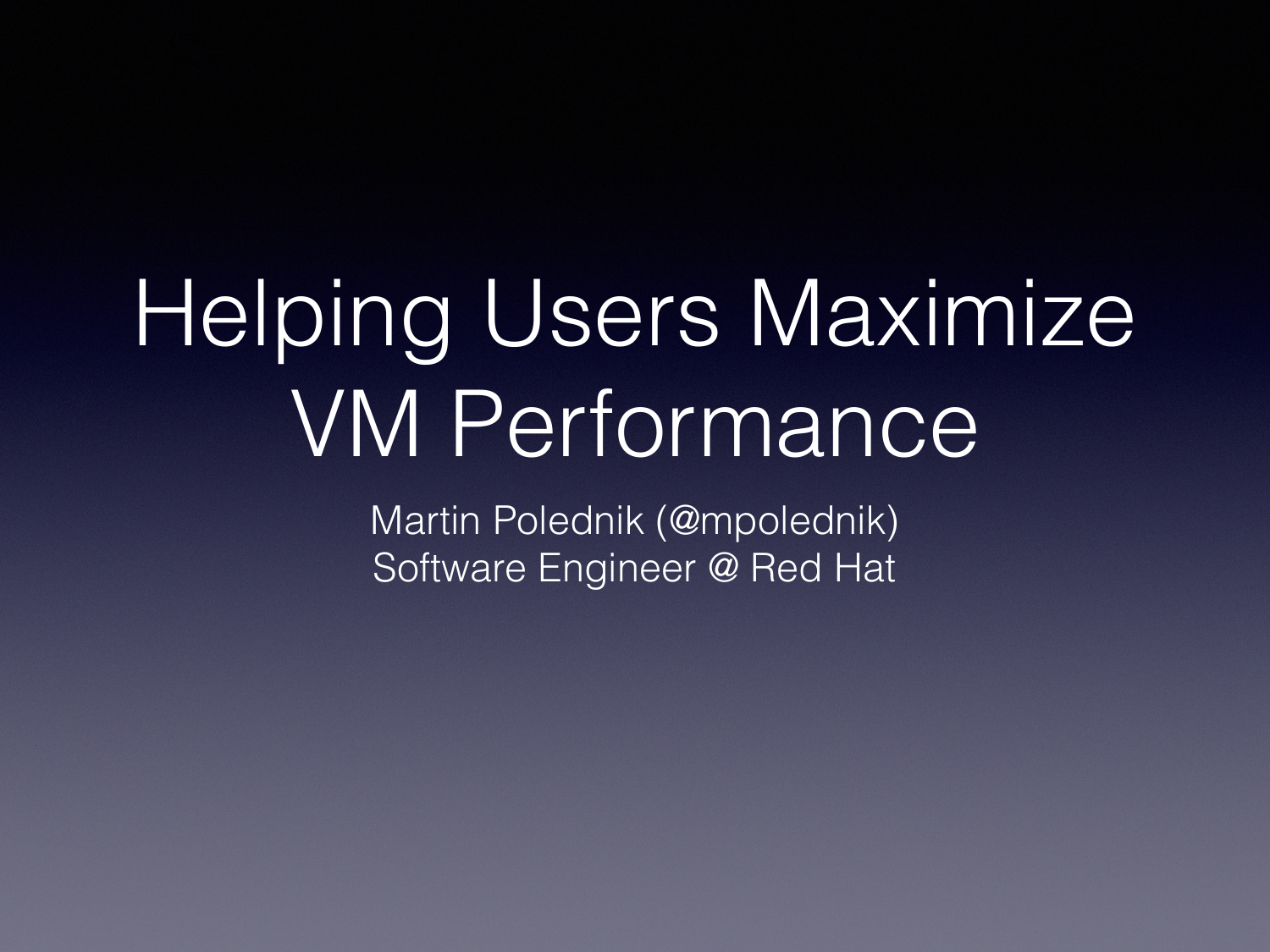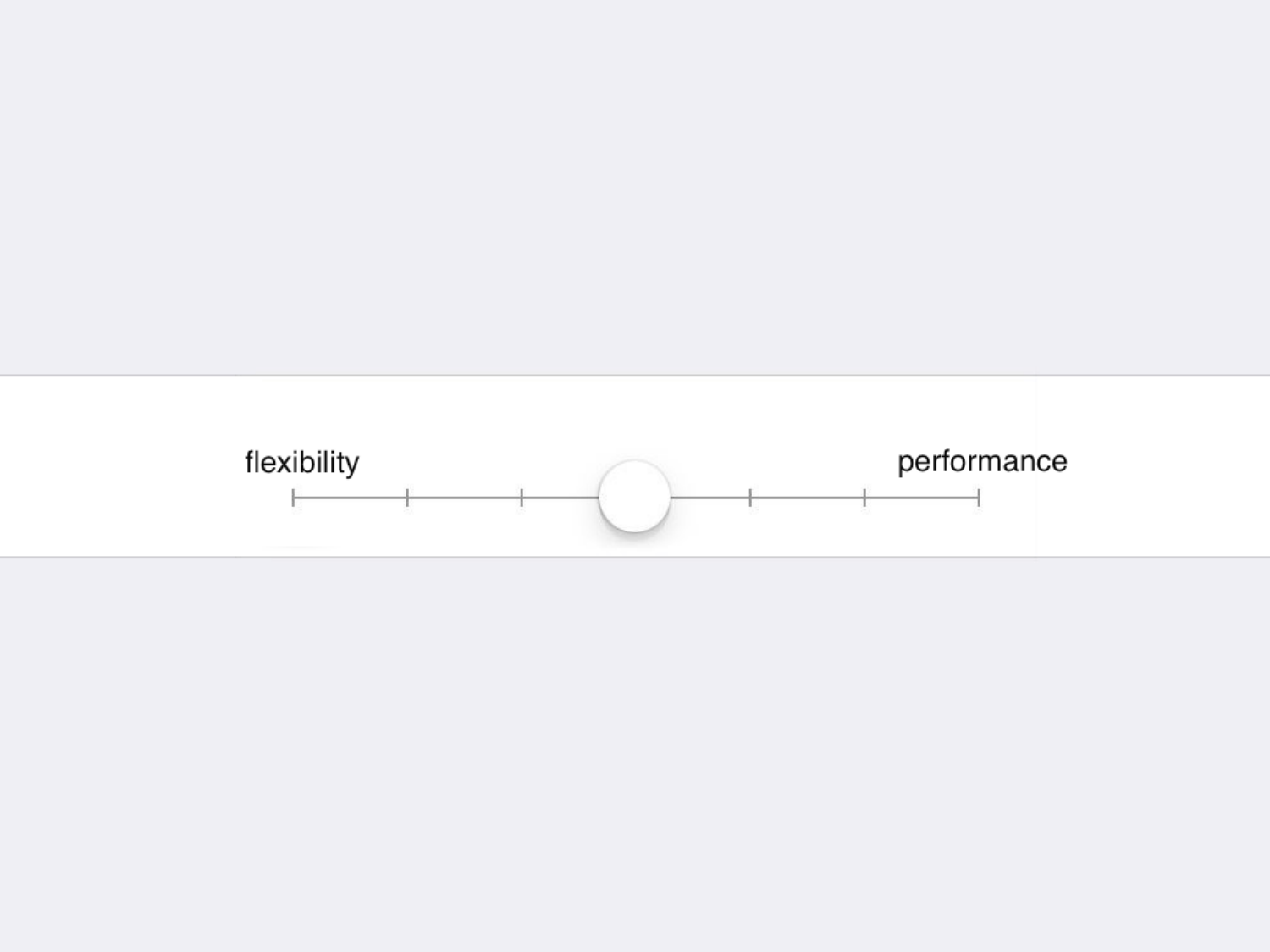## The Data

- oVirt databases from sosreports
- $\bullet$  ~ 40,000 virtual machine (VM) definitions
- $\cdot$  ~ 700 clusters\*
- $\cdot$  ~ 2,200 hosts
- $\cdot$  ~ 60,000 disks

\* oVirt specific entity that consists of hosts, VMs, disks, networks etc. Consider it a scheduling domain.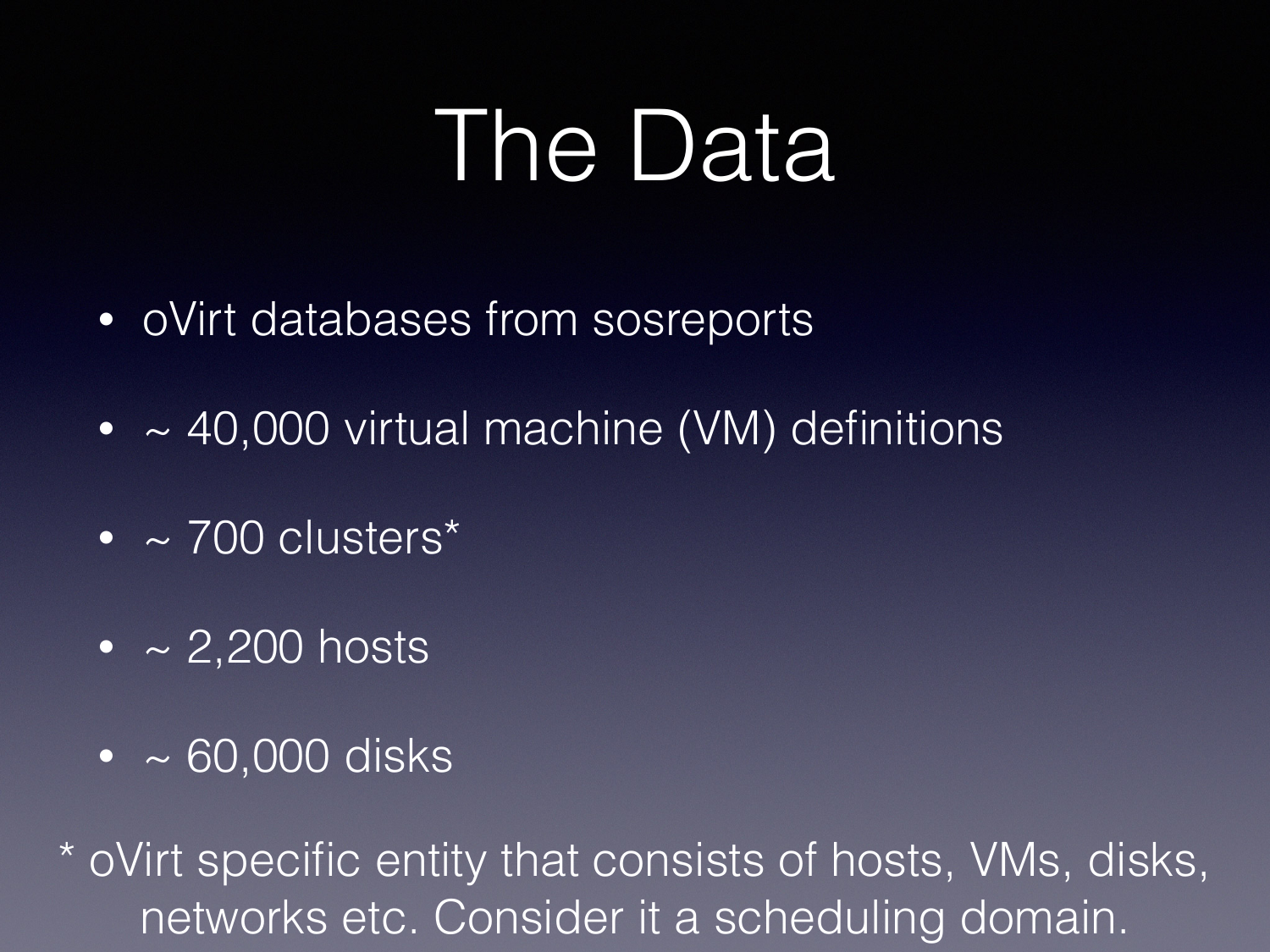# Machine Types

pc-i440fx-rhel7.2.0 pc-i440fx-rhel7.3.0  $\bullet$  rhel6.5.0

- clusters "group" VMs by machine type
- updating to a newer cluster is a nontrivial process

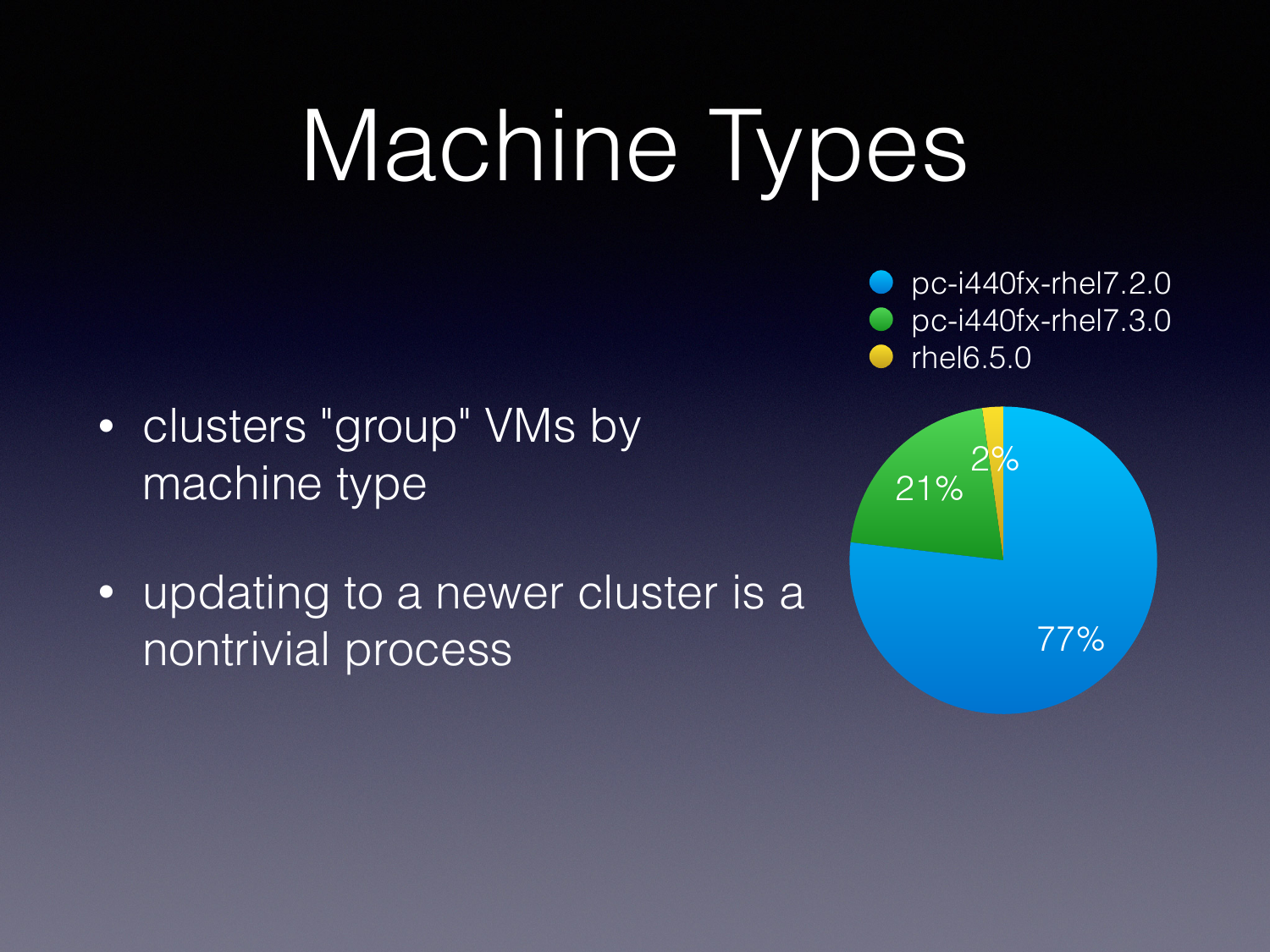## NUMA

- soft violation: VM does not fit within some of the host's NUMA nodes
- example: VM 0:NODE 0 doesn't fit within HOST 0:NODE 1
- could be solved by pinning

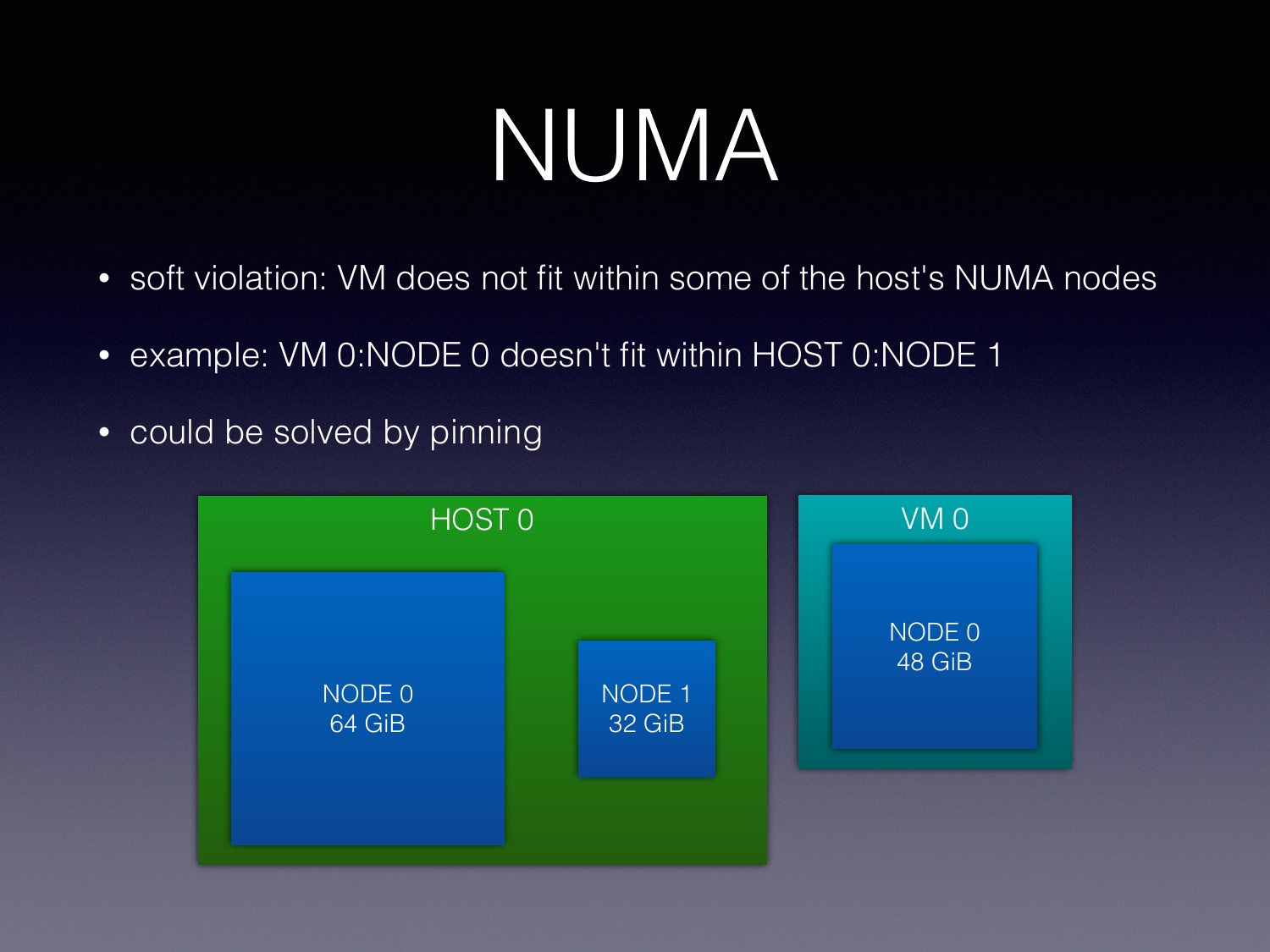## Soft NUMA Violations

- 17.01 % of VM definitions
- the query considered scheduling domains (clusters)
- "there exists a host in the cluster whose NUMA node is smaller than the NUMA node of the VM"
- worst case in cluster AND host scheduling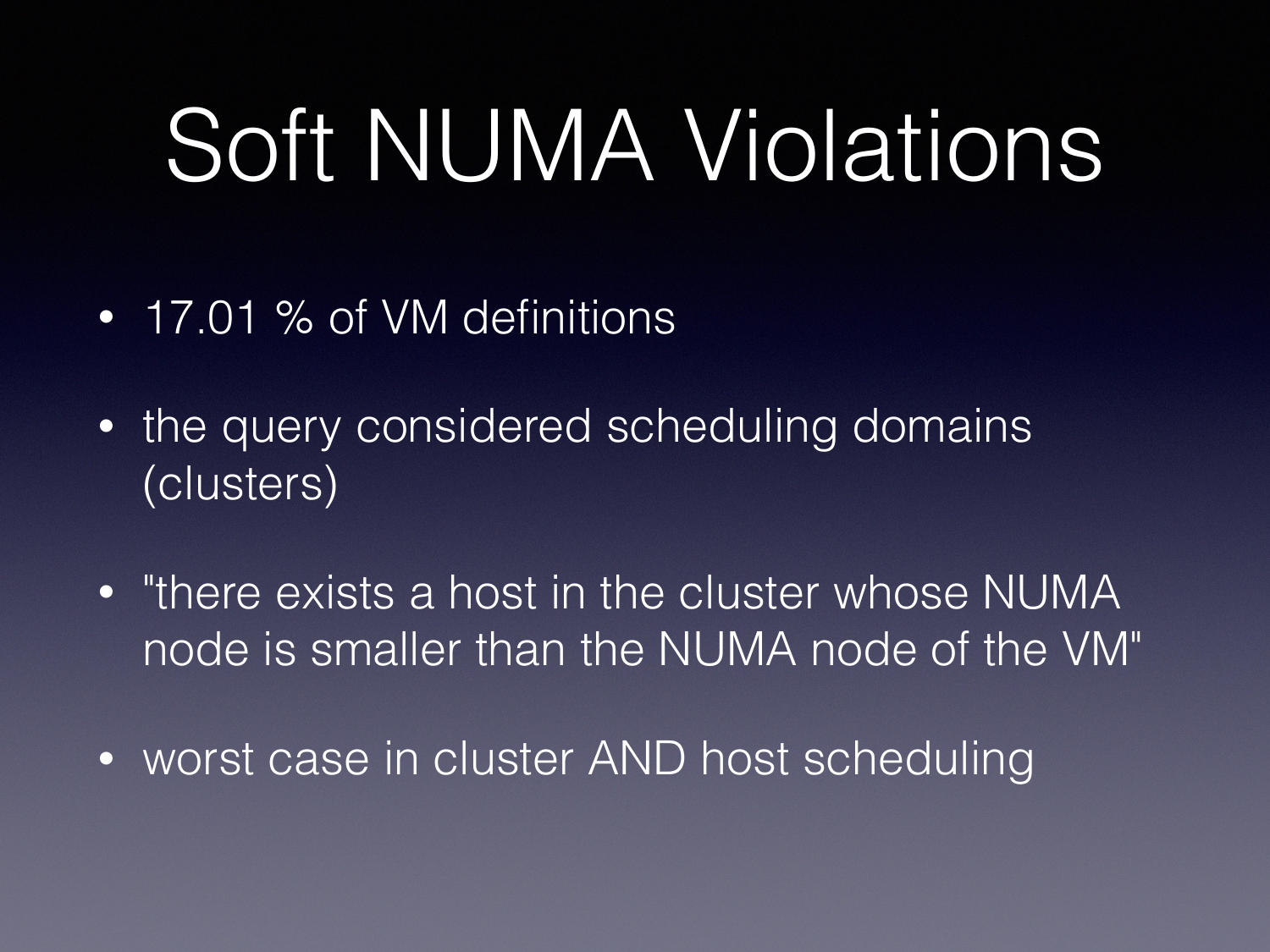## NUMA

- hard violation: VM does not fit within any of the host's NUMA nodes
- example: VM 0:NODE 0 doesn't fit within HOST 0:NODE 0 or HOST 0:NODE 1

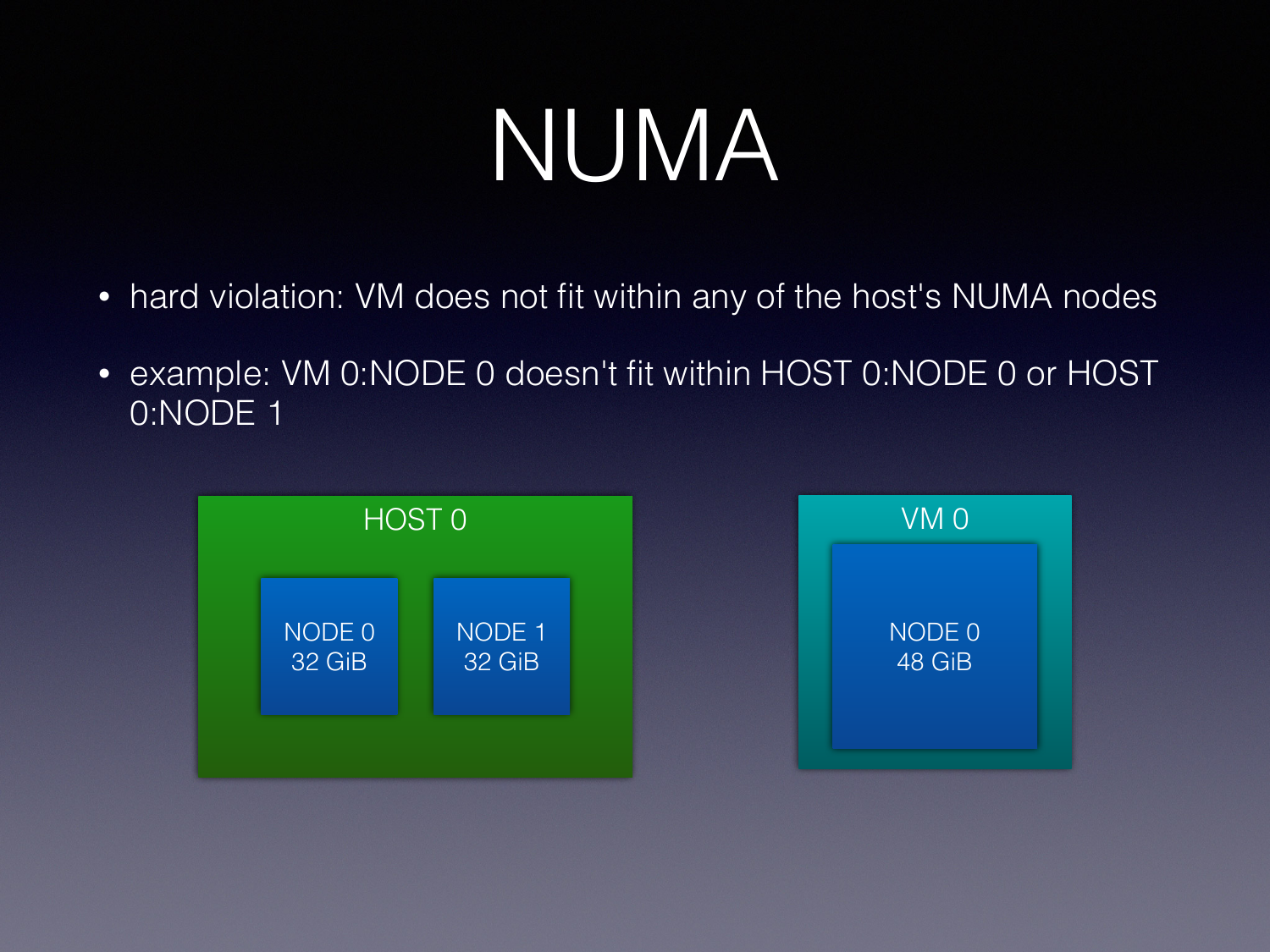## Hard NUMA Violations

- 9.74 % of VM definitions
- scheduling domains were considered
- "there exists a host in the cluster whose NUMA nodes are smaller than the NUMA node of the VM"
- worst case in cluster scheduling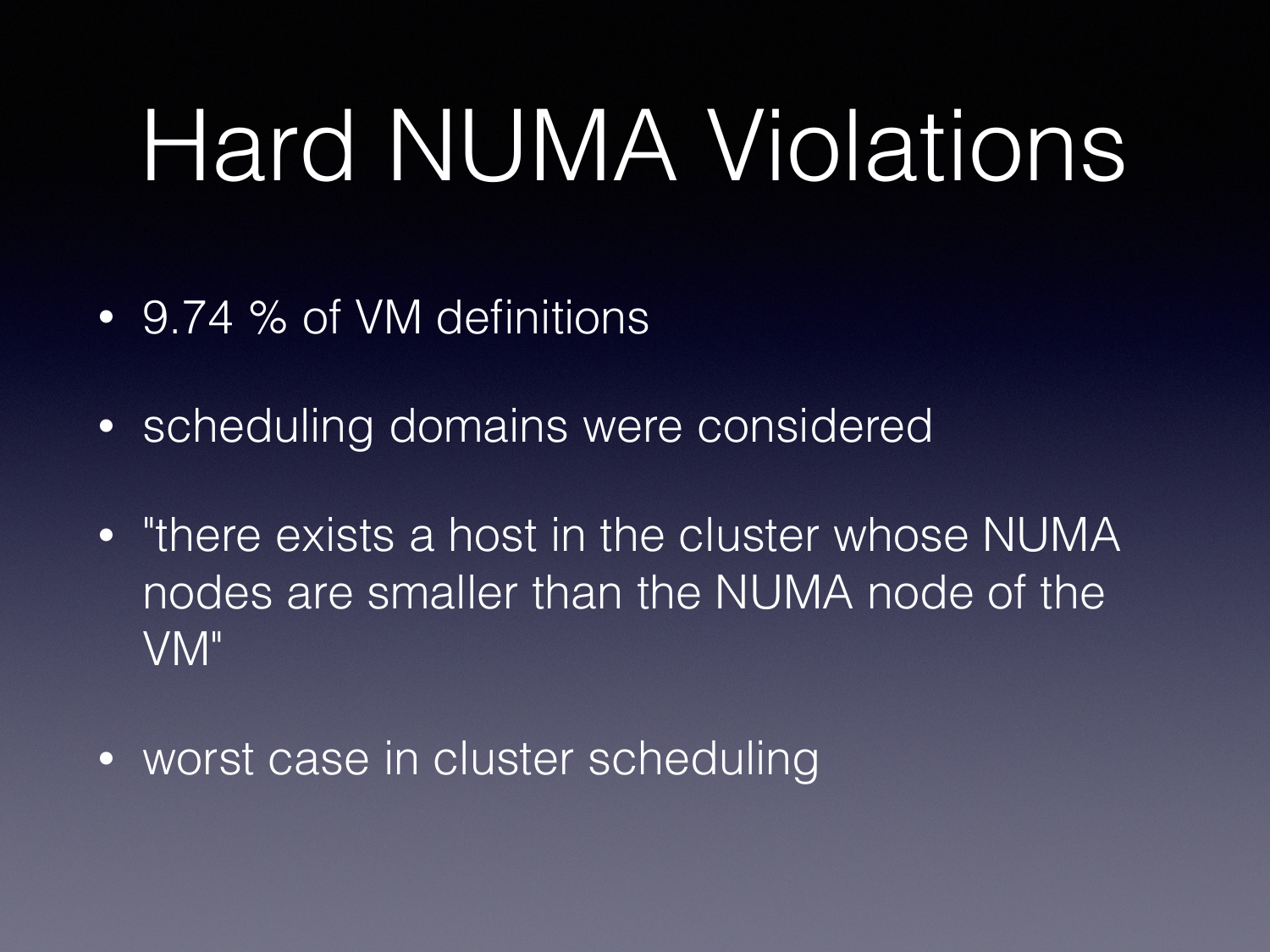## Solution

- warn the user about suboptimal NUMA topology
	- easy to determine on the cluster level
	- important for specific applications (huge DBs)
- future: create the nodes automatically?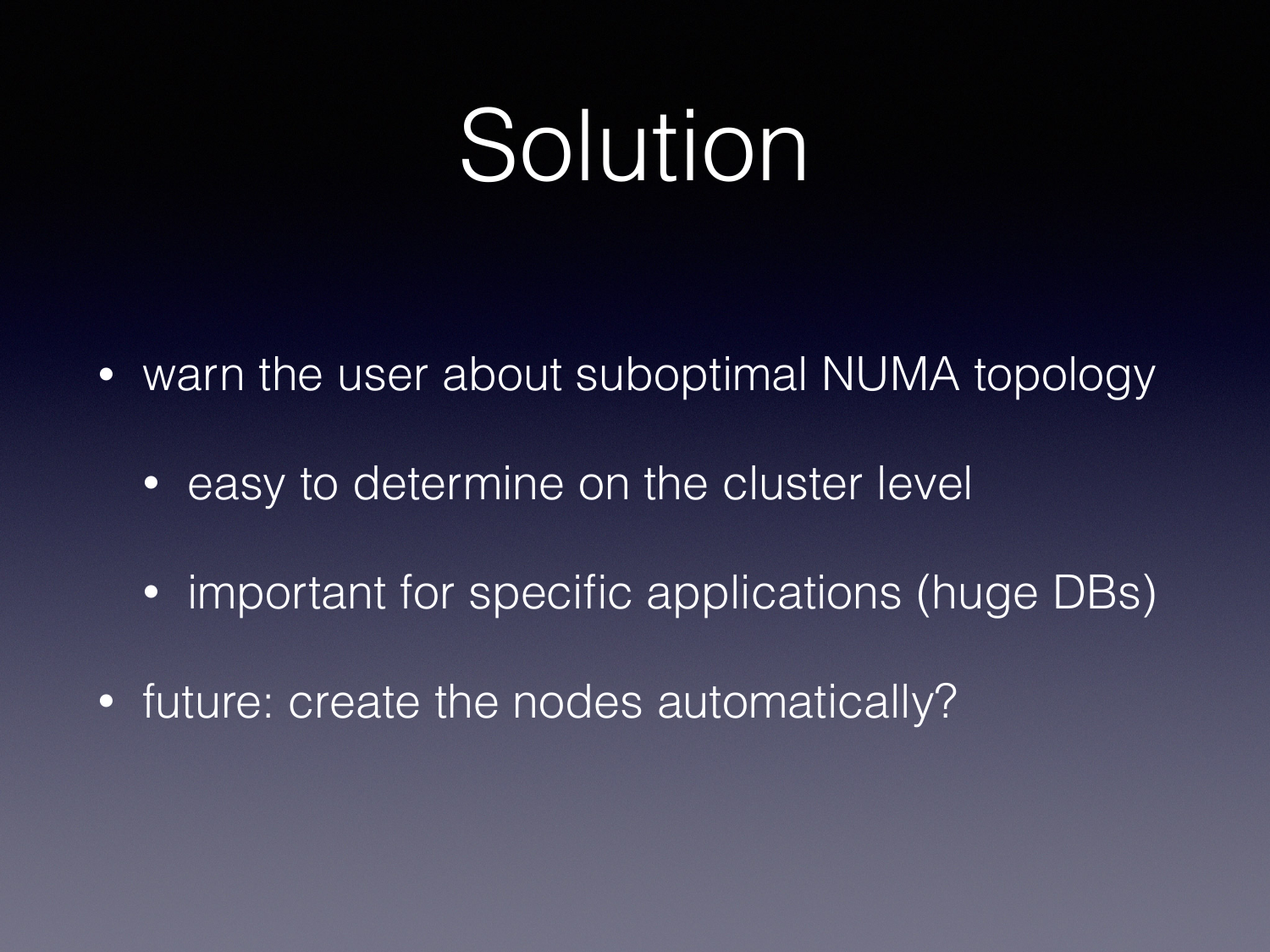# NUMA & CPU pinning

- low adoption, why?
	- no migration (disabled at management level)
	- HA is hard, breaks cluster logic (only HA between subset of hosts)
	- limited scheduling (pin to host)
- can we change that?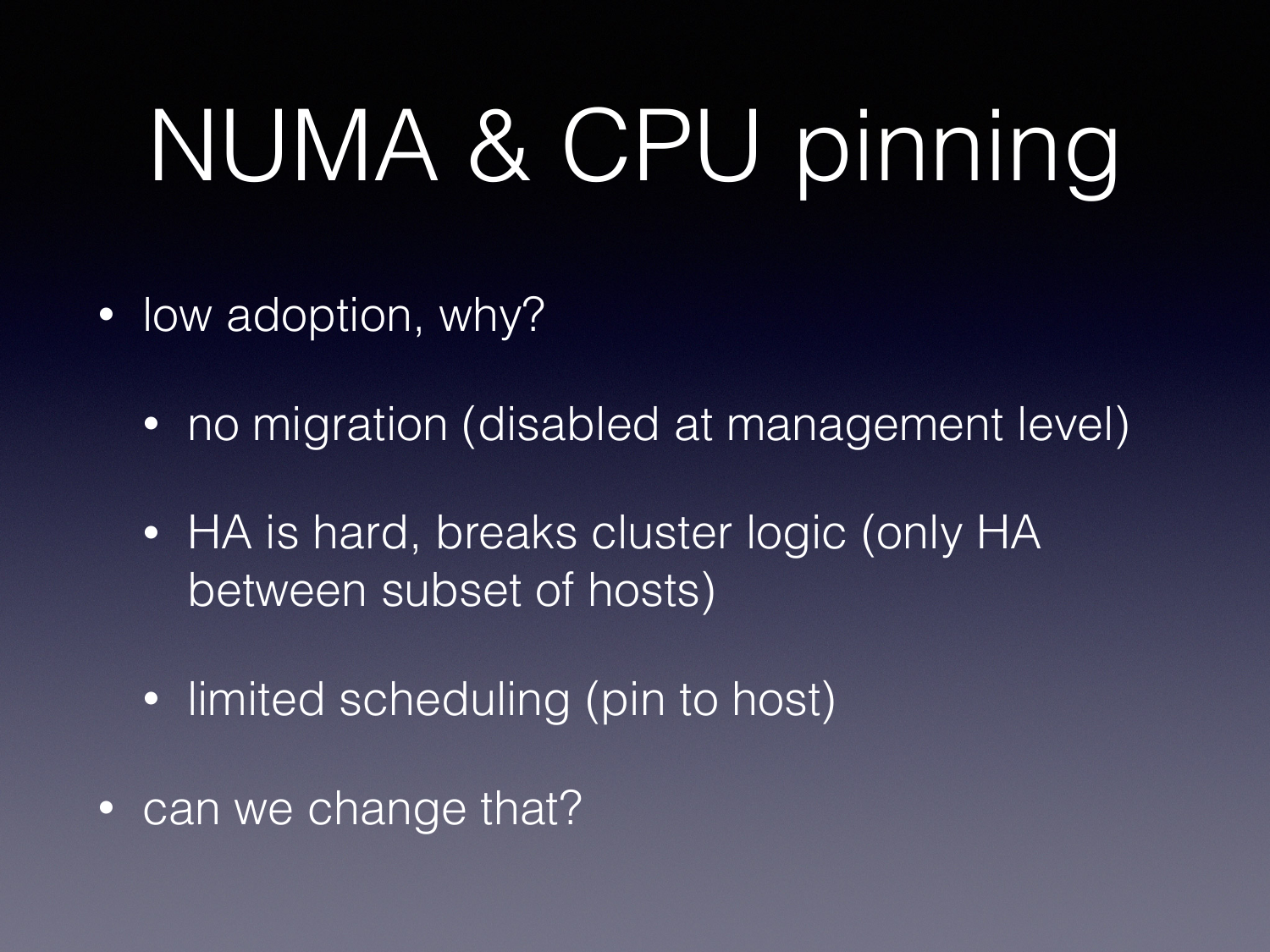# NUMA & CPU pinning

- host-passthrough CPU (aka copy features)
- automatically pin CPUs
- e.g. 4 NUMA nodes, 12 CPUs per node
	- node CPU0, CPU1 ~> "service" CPUs (emulation thread, IO thread, virt daemons)
	- CPU2 through CPU11 ~> compute CPUs
	- if #vCPU > 10, ask the user to add a virtual node
	- easy to think about RT too!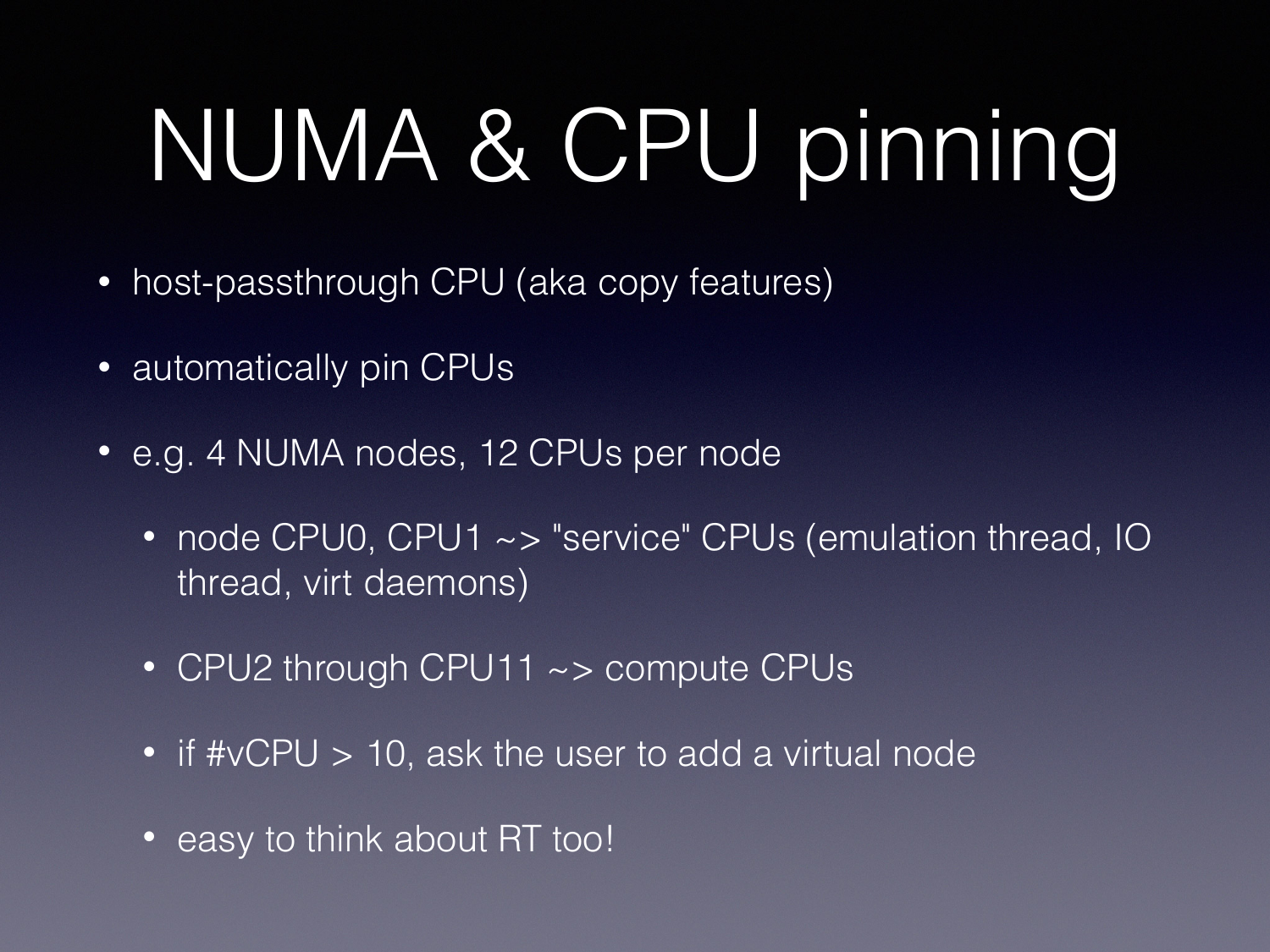## Hugepages

- platform default + extended sizes
- either preallocated or dynamically allocated
- at least for x86\_64 1 GiB (pdpe1gb) preferred, other sizes configurable
- THP is hit or miss performance-wise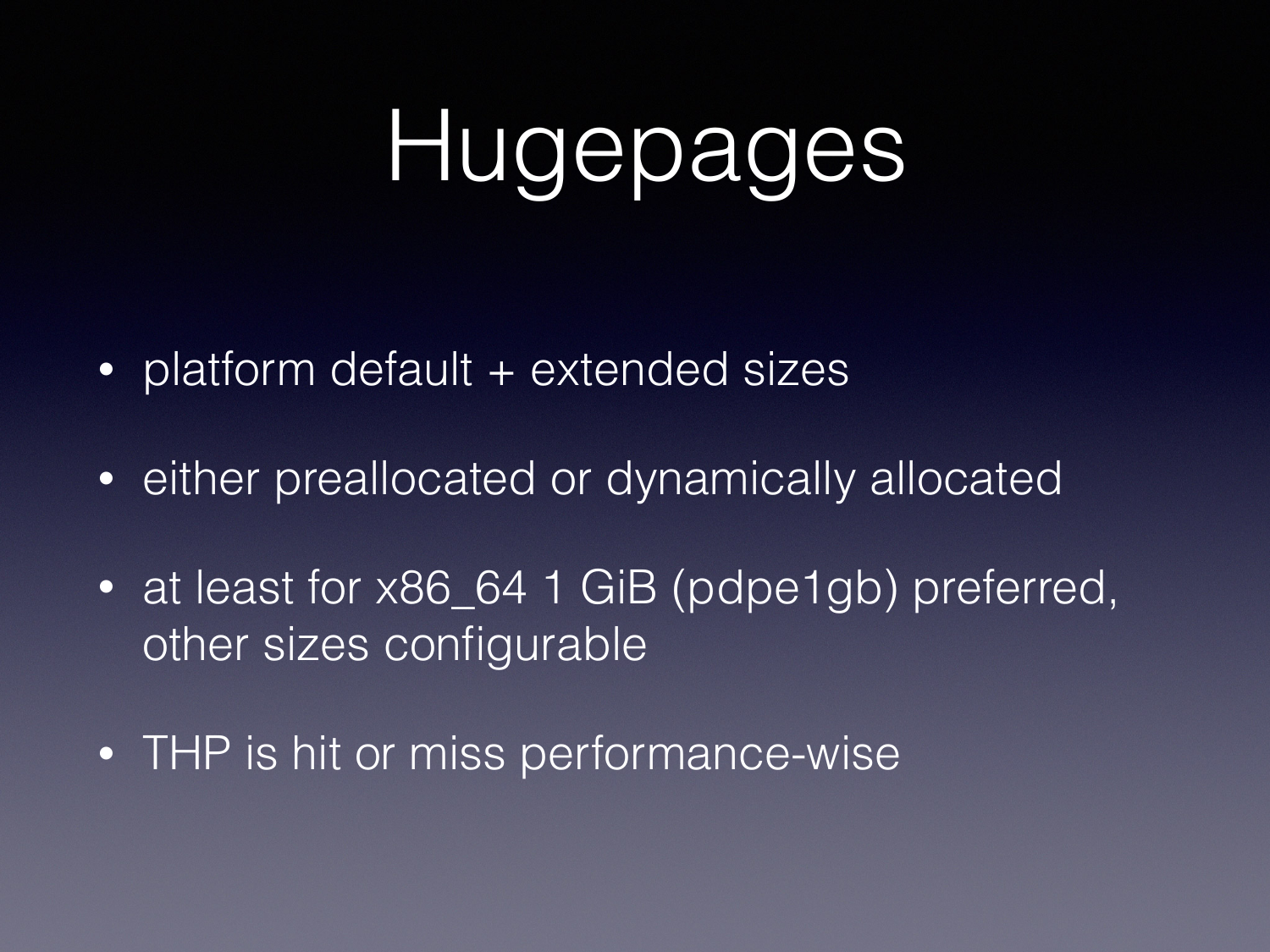## Hugepages

- no cluster-level overcommit
- no memory hot(un)plug, limited migration (management layer constraints)
- "hard" resource limit
- NUMA-aware allocation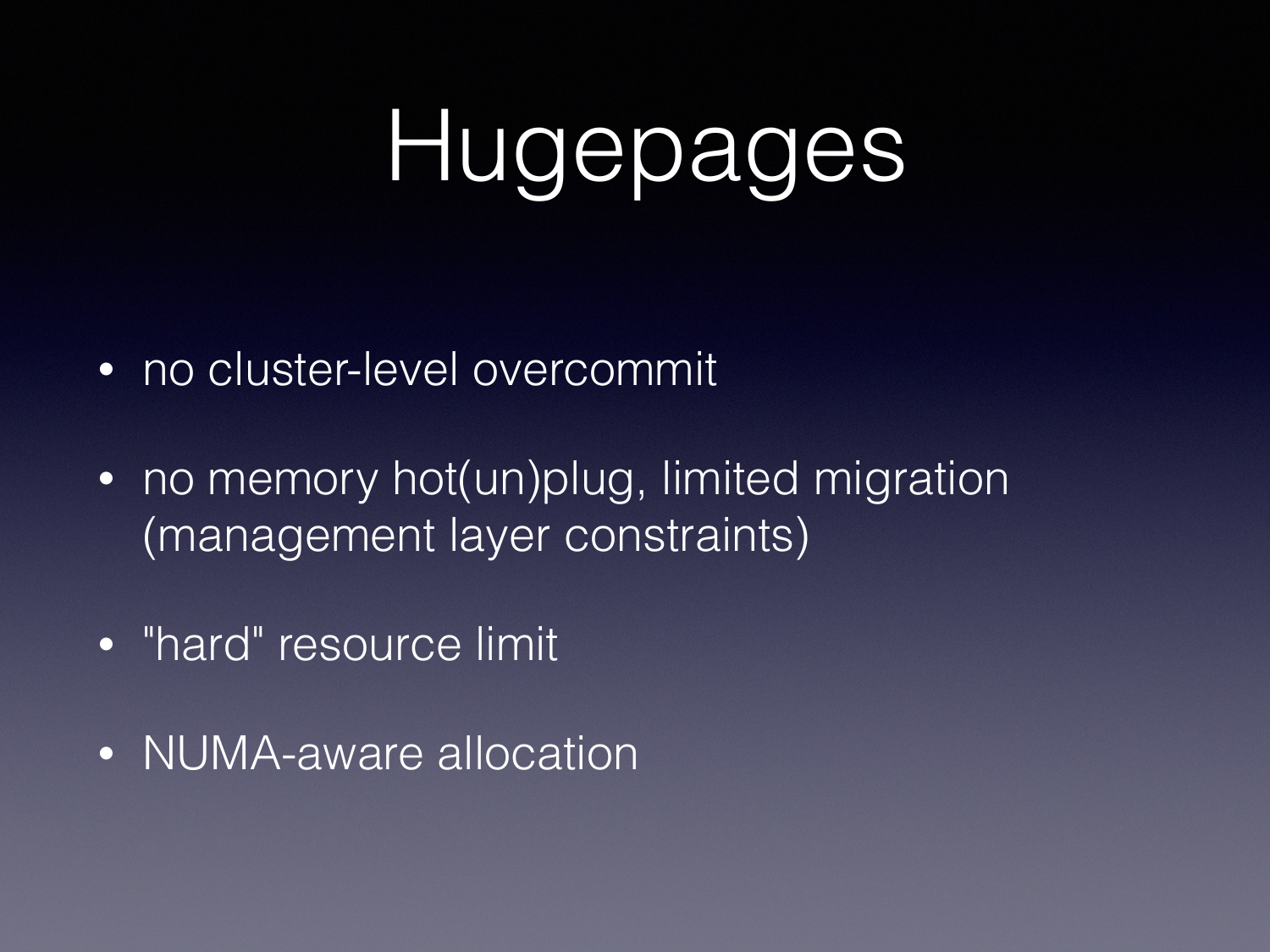# Hugepages Allocation

- could cause VM start delays
- opt-out at the host level, disabled in scheduler
- reserved hugepages concept (DPDK etc.)
	- max(vm\_hugepages free\_hugepages, 0)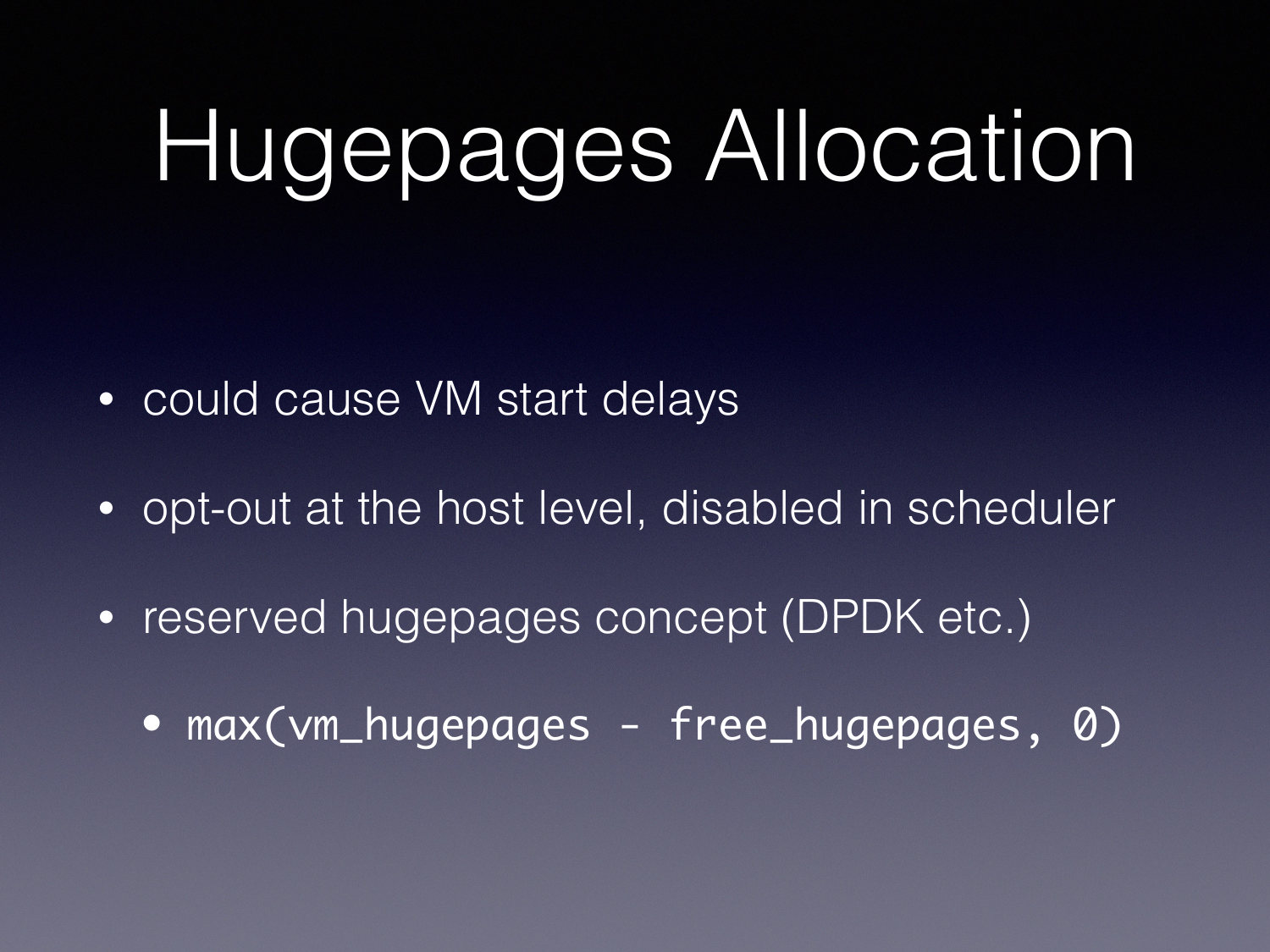### L3 cache

- https://git.qemu.org/?p=qemu.git;a=commit;h=14c985cffa6cb177fc01a163d8bcf227c104718c
- QEMU: -cpu foo, B-cache=on
- libvirt: <cpu><cache level='3' mode='emulate'/></cpu>
- less inter-processor interrupts (IPIs) -> less VMEXITs
- essential for SAP workloads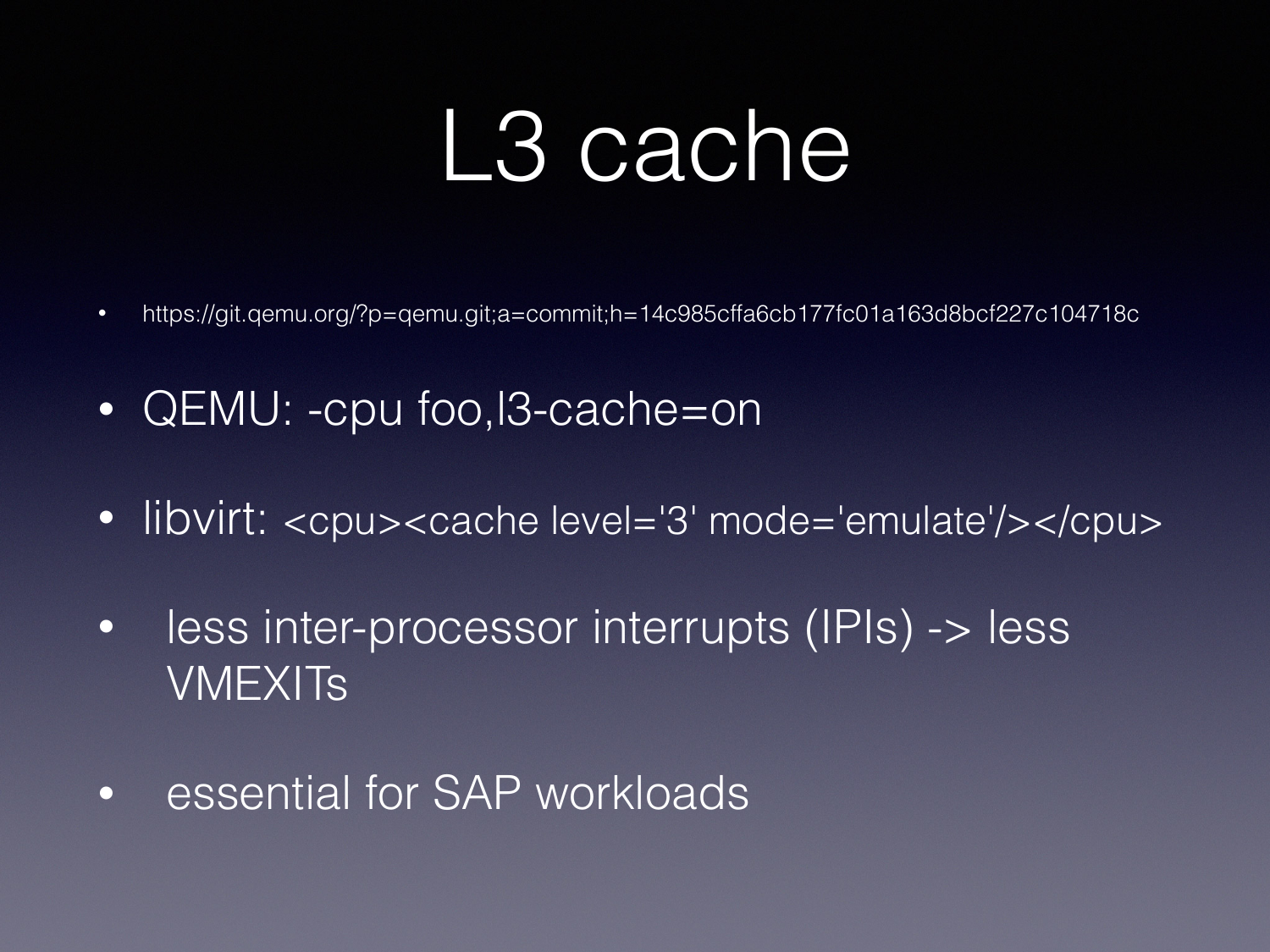## Disk Interface

- choice between IDE, VirtIO-blk, VirtIO-SCSI (+ passthrough)
- 3.6, 4.0 defaults to VirtIO-blk, 4.1+ to VirtIO-SCSI
- VirtIO-SCSI controller by default in VMs (hotplug capability) :(
- TRIM is important to people!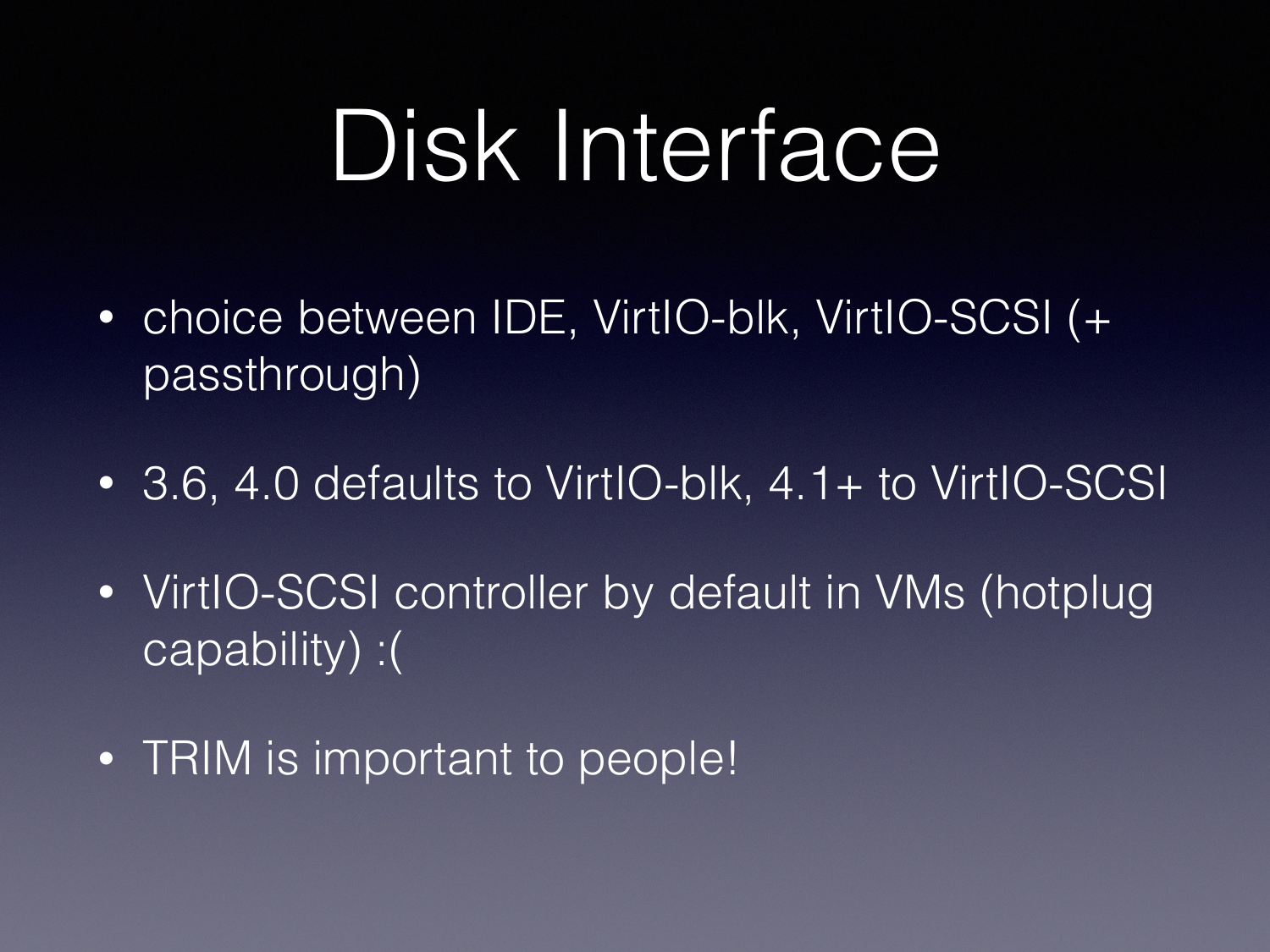## Disk Interface

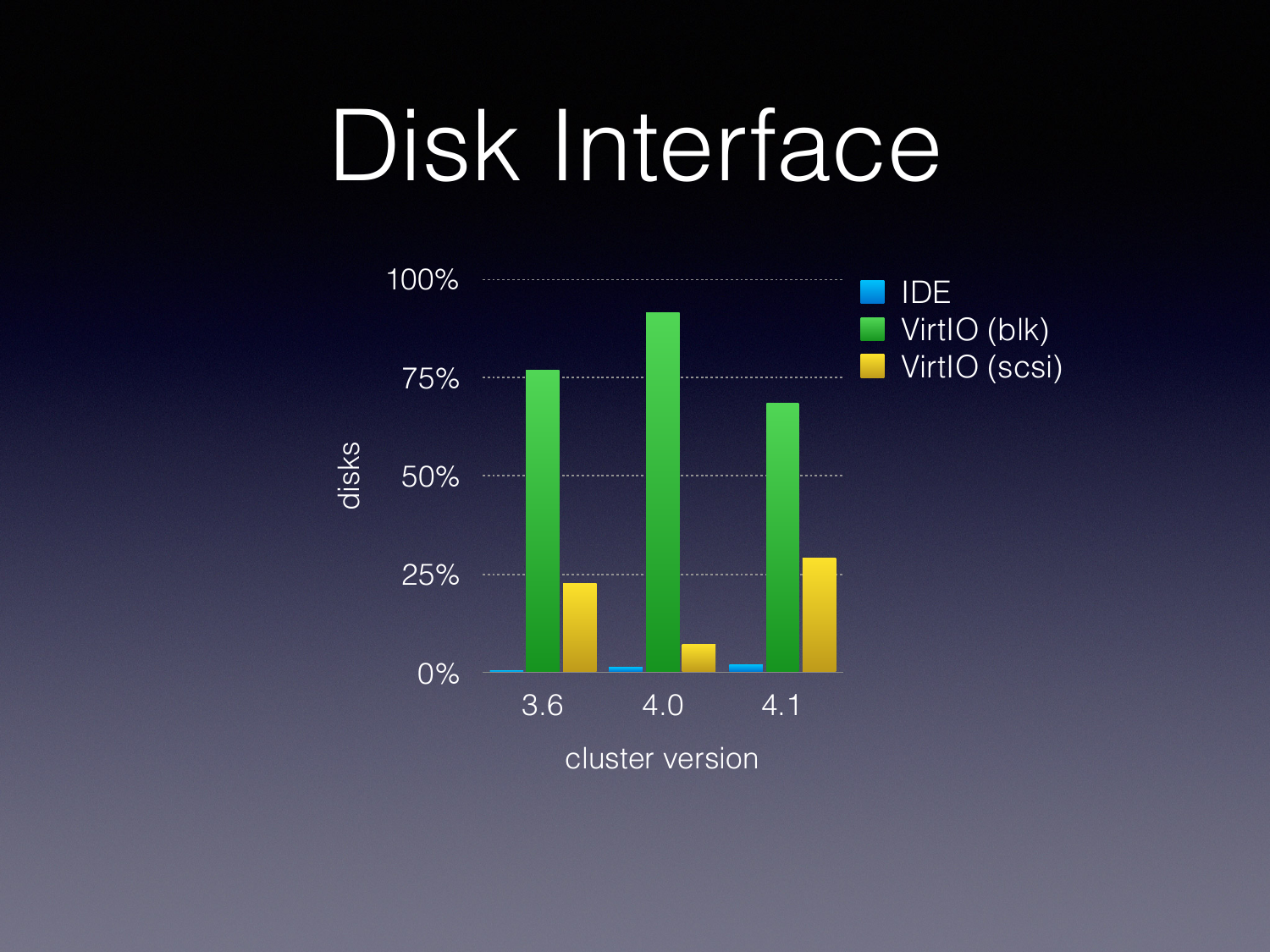## IO Threads

- 3.6, 4.0, 4.1 allow specifying # of IO threads
- no hints about which number to use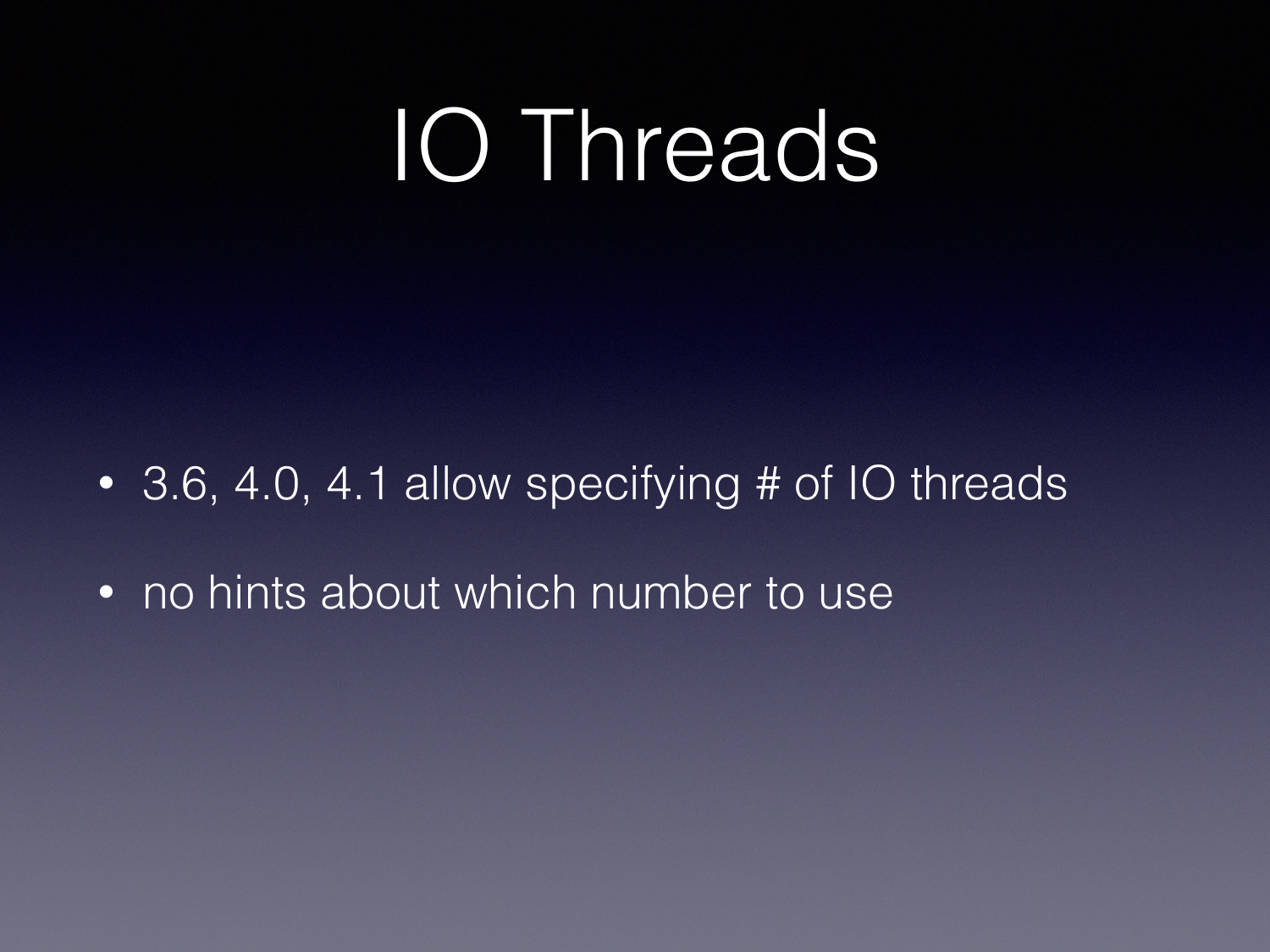## IO Threads

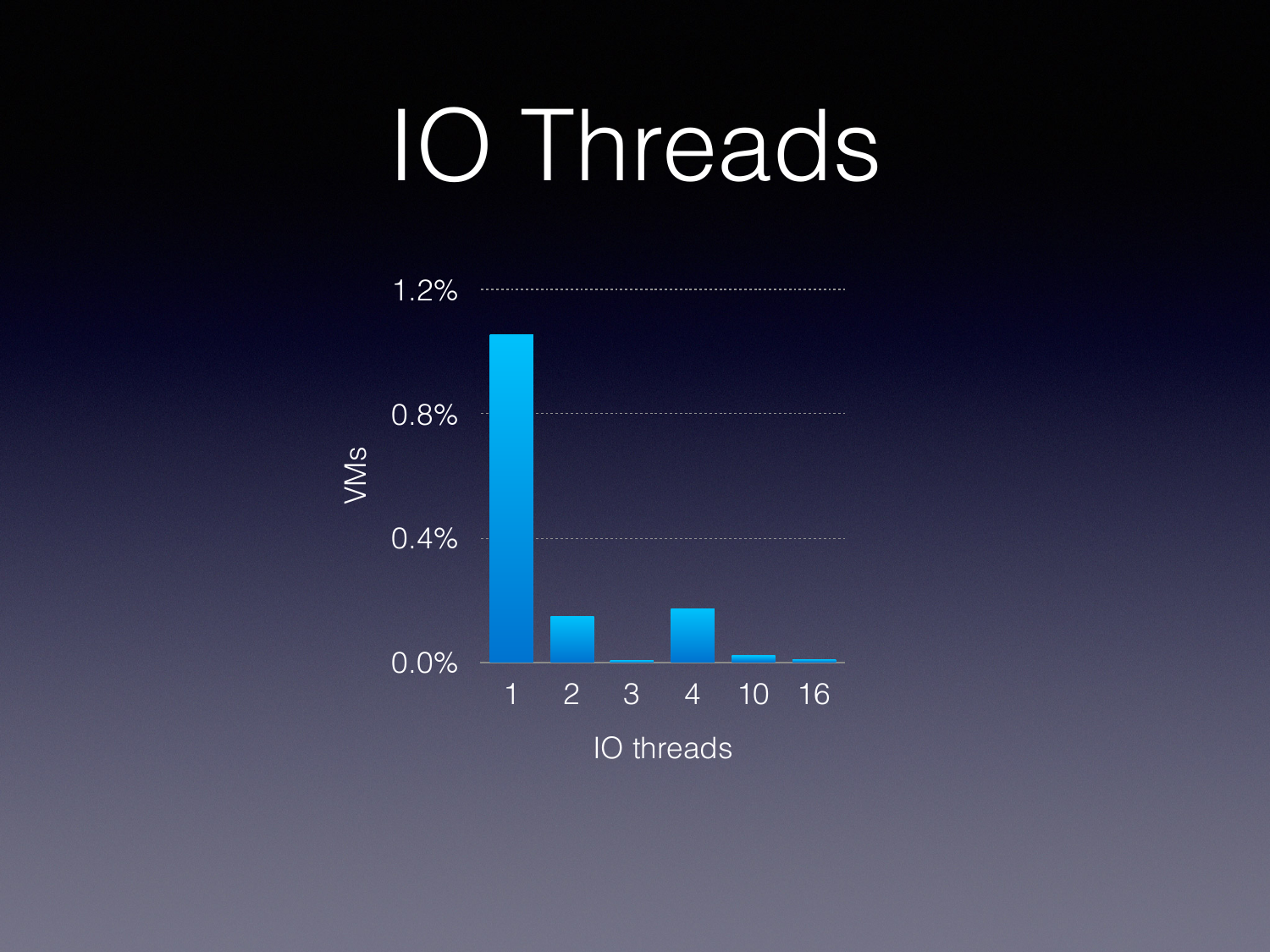## IO Threads

- testing has shown the "sweet spot" to be 1 IO thread
	- therefore, oVirt no longer (easily) allows arbitrary numbers
	- override via hooks
- https://mpolednik.github.io/2017/01/23/virtio-blk-vs-virtio-scsi/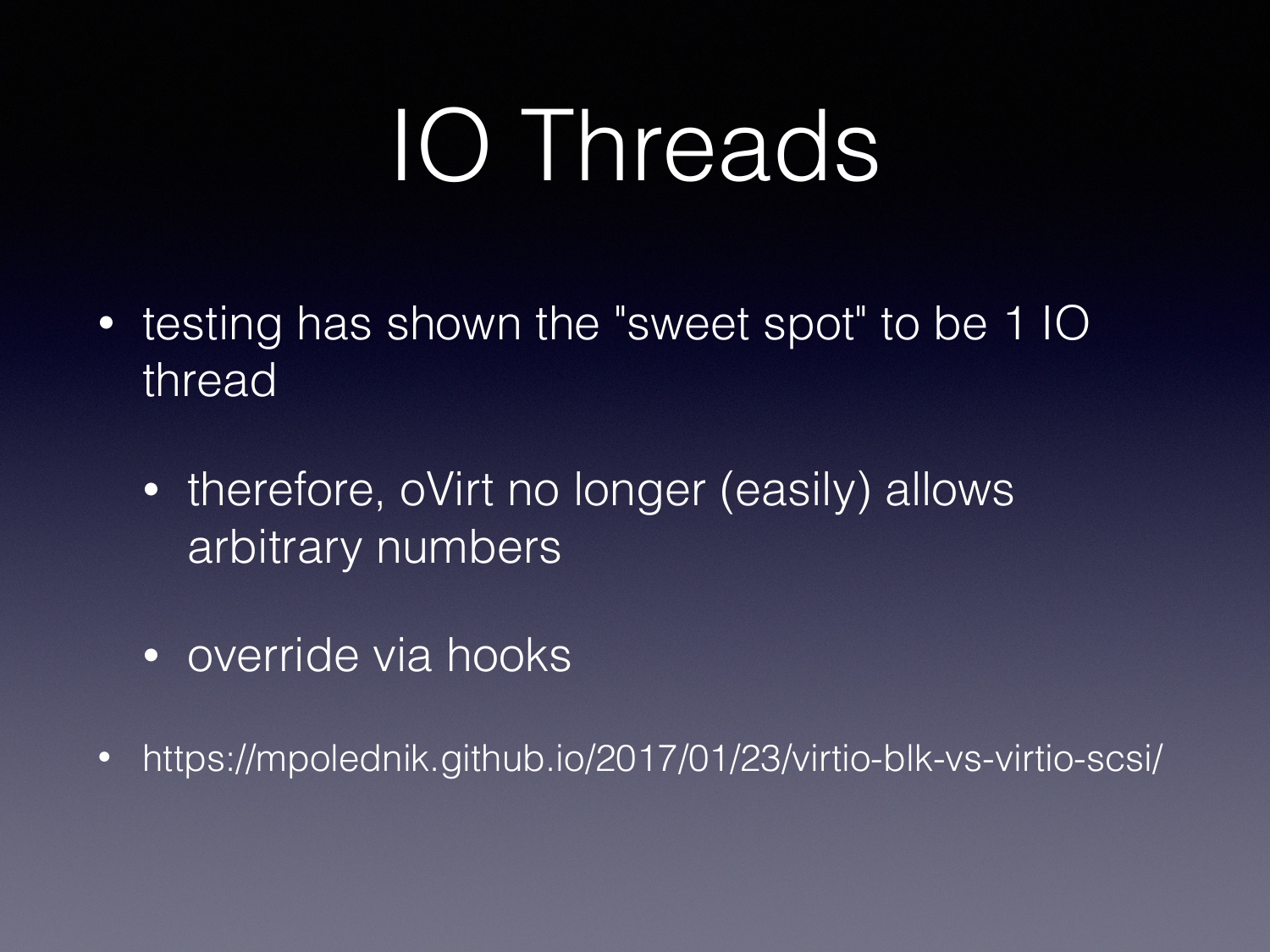#### VirtIO RNG

- "low hanging fruit"
- improves virtually any operation that uses PRNG (e.g. OS installation, GPG key generation)
- optional in 3.6, 4.0, default in 4.1 no downsides?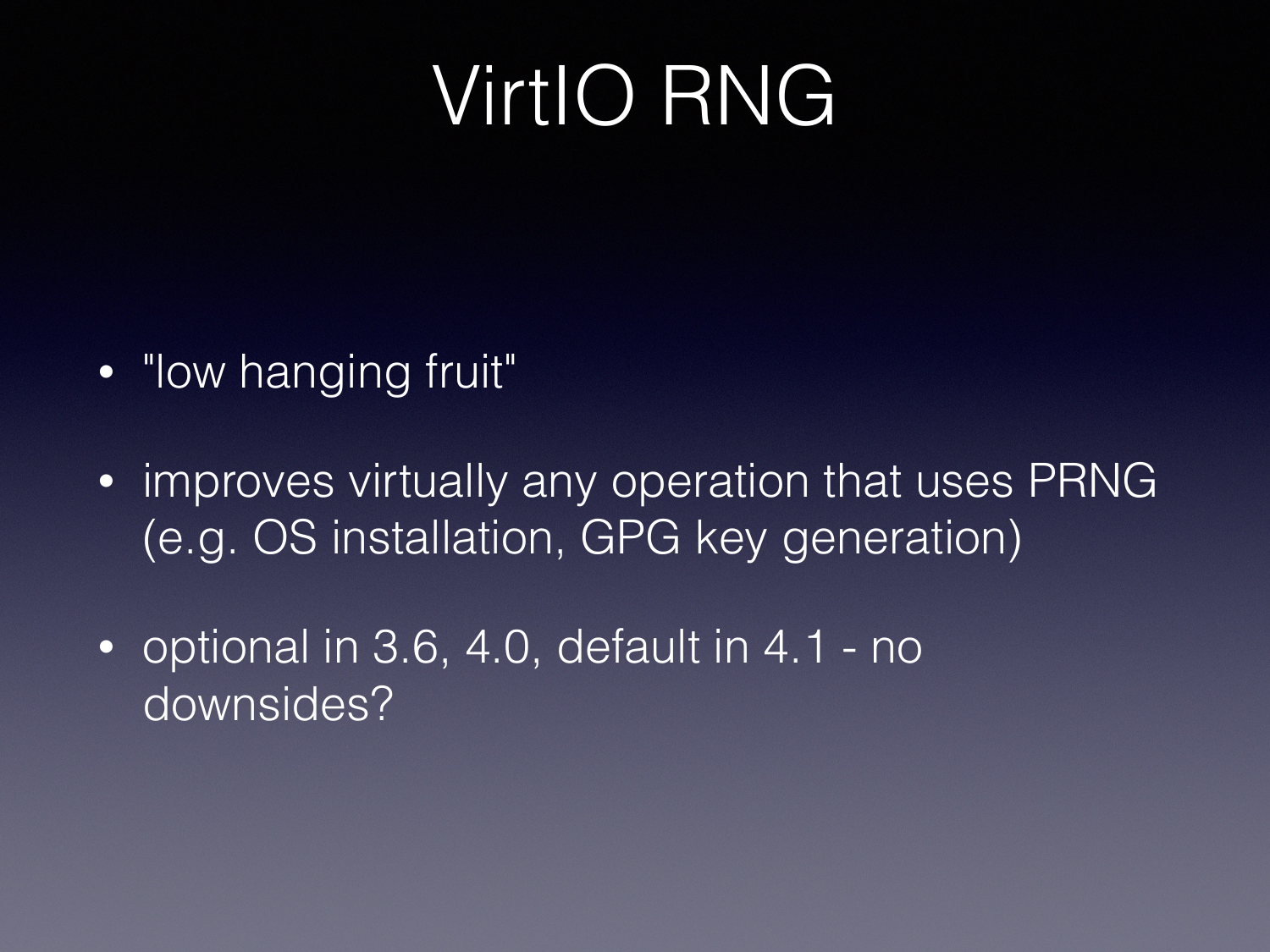# VirtIO RNG perf

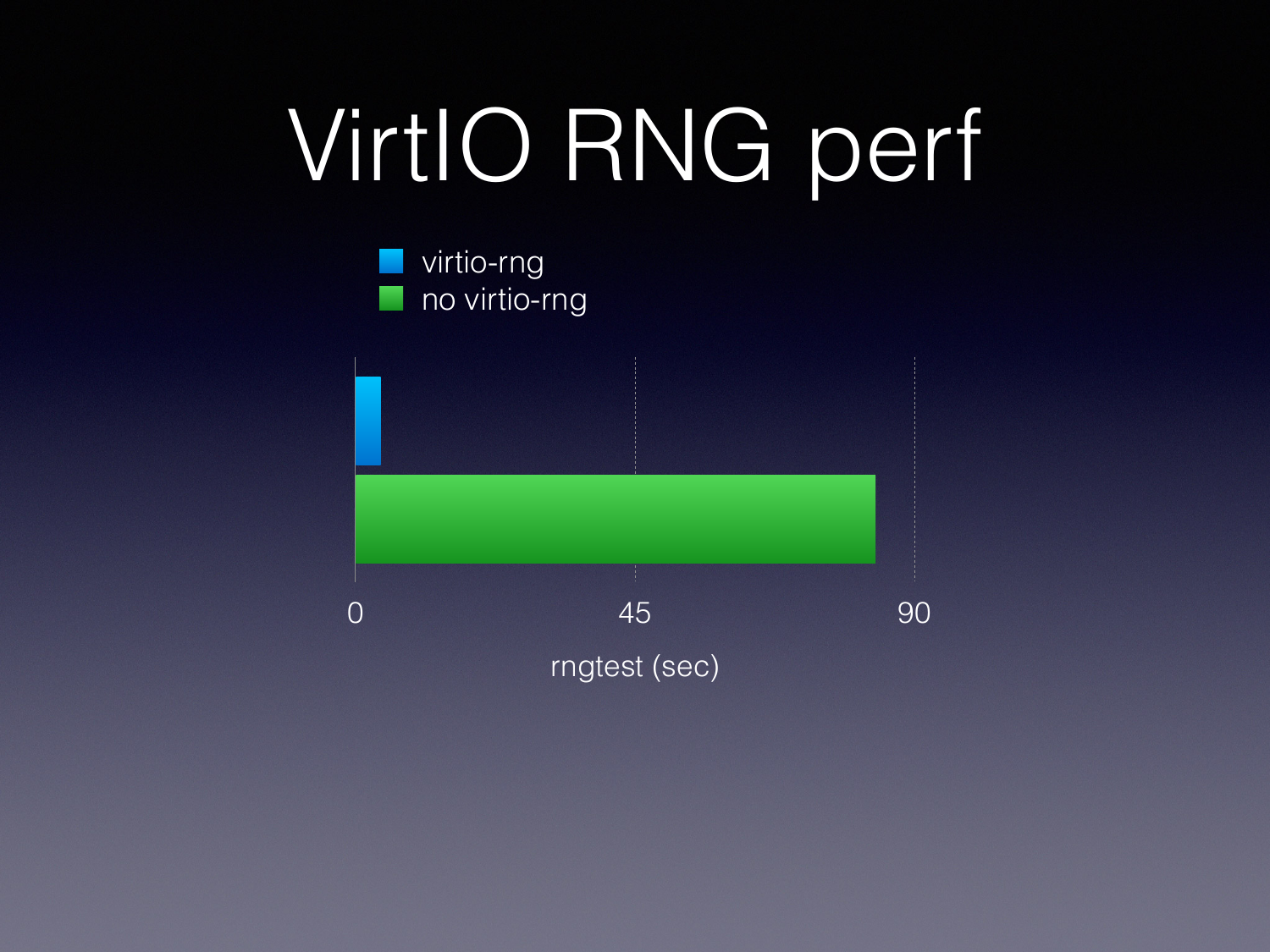## VirtIO RNG

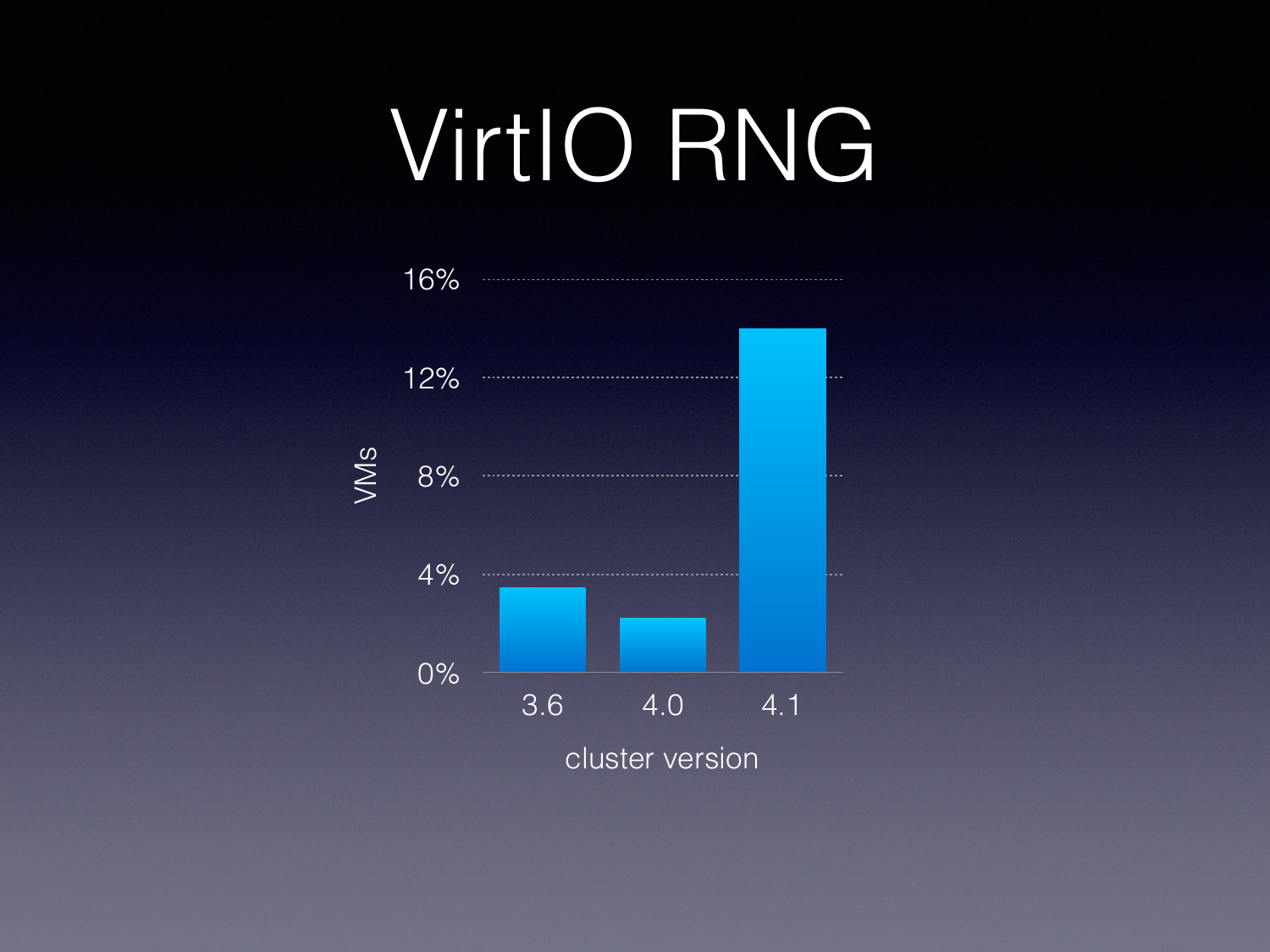## Host Devices

- using real hardware to accelerate the VMs
- GPUs, NICs, NVMe disks
- reduced CPU load
- should still honor NUMA locality
- hard resource limit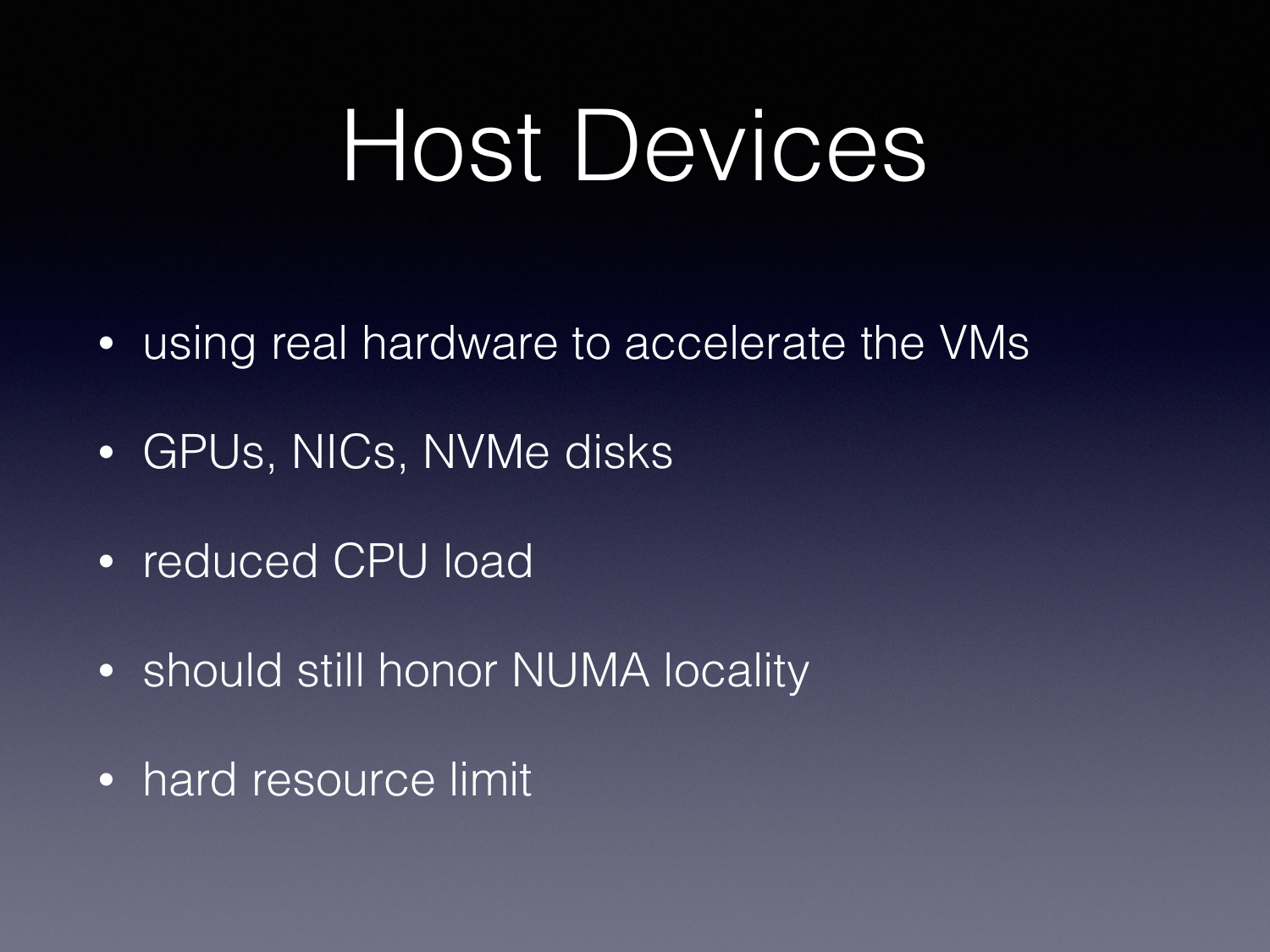## Host Devices

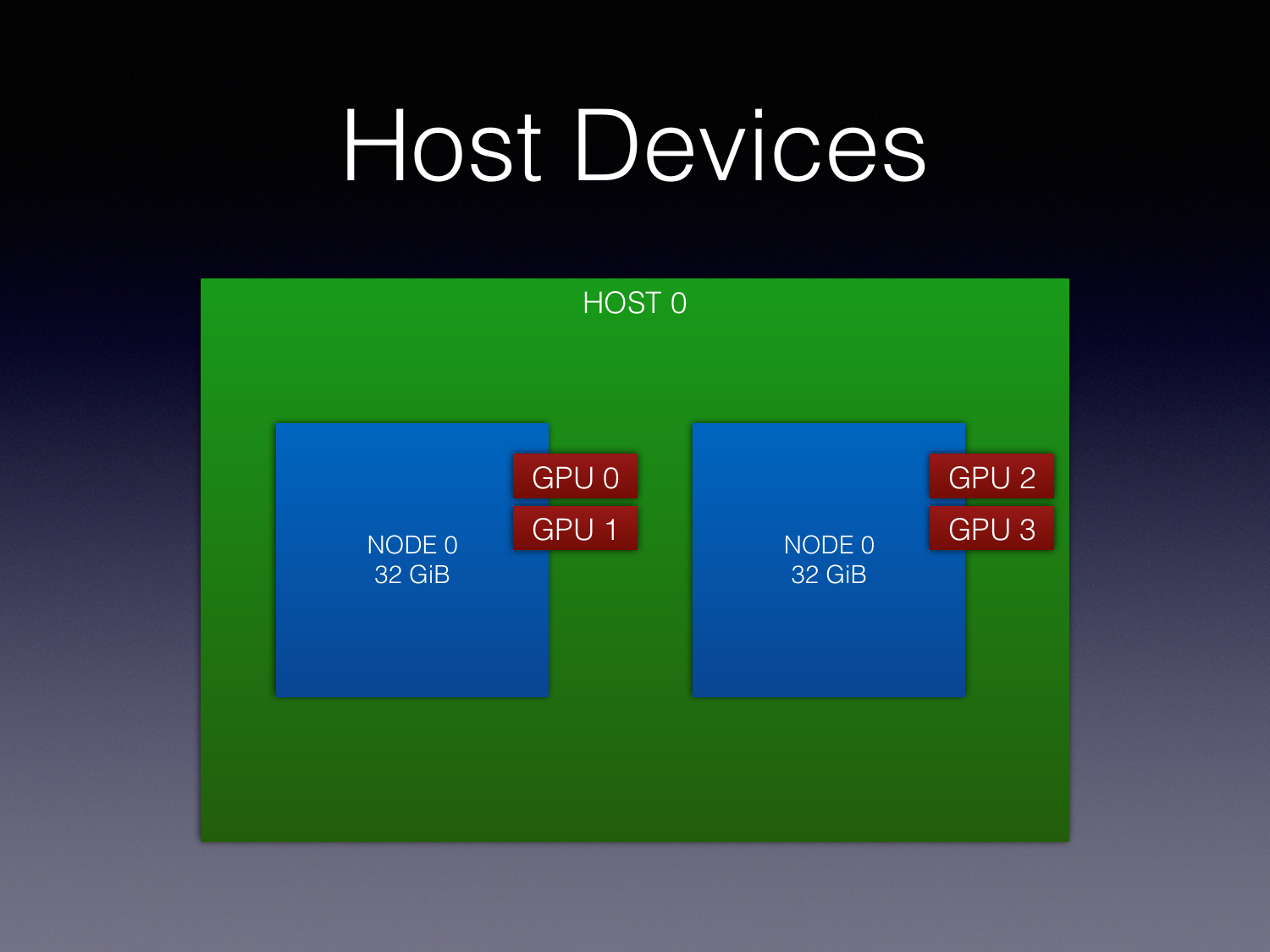## Host Devices

- easy to tune numa automatically for simple case (all host devices within single numa node)
- more complicated if host devices origin from multiple NUMA nodes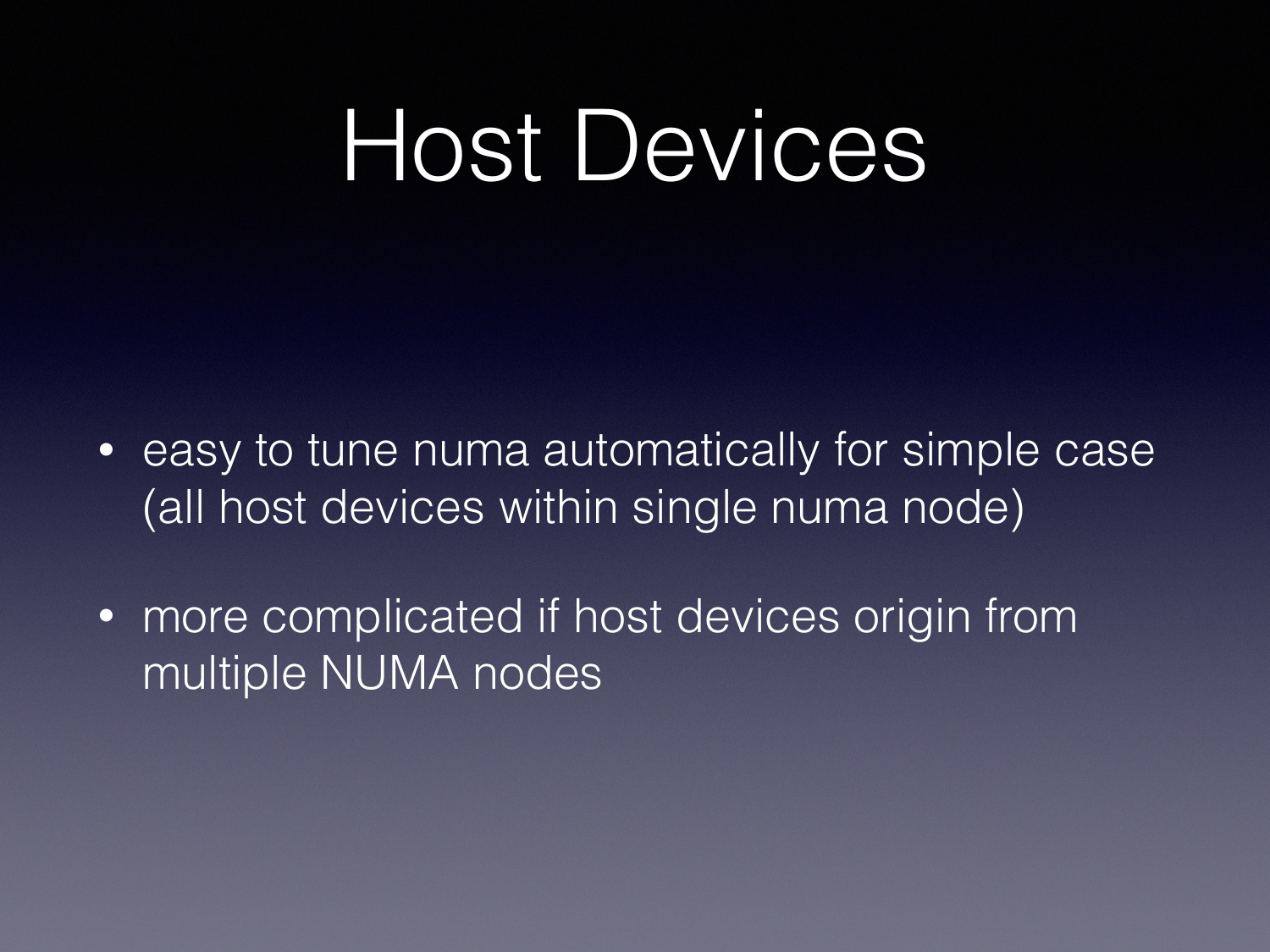## Network

- VirtIO is the preferred "flexibility" choice
- SR-IOV for performance/NFV, migration enabled
- emulated NICs for compatibility
- looks good as it is

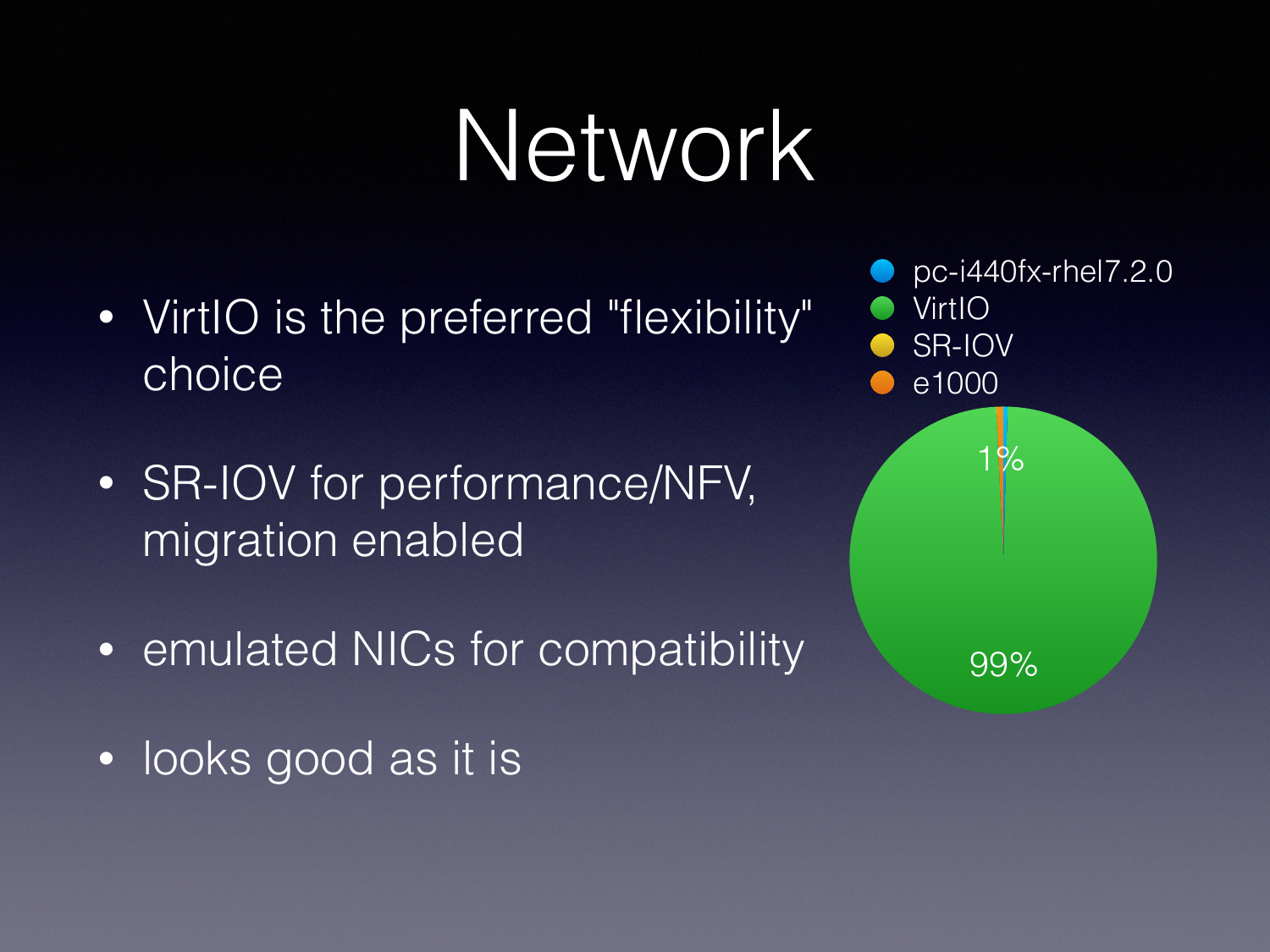# Migration Performance

- relevant for clusters
- maximum downtime incremented in steps
- limit number of inbound/outbound migrations to avoid oversaturated network
- post copy needs to be enabled explicitly, success chance dependent on user's network
	- don't expect high bandwidth, redundant network in every case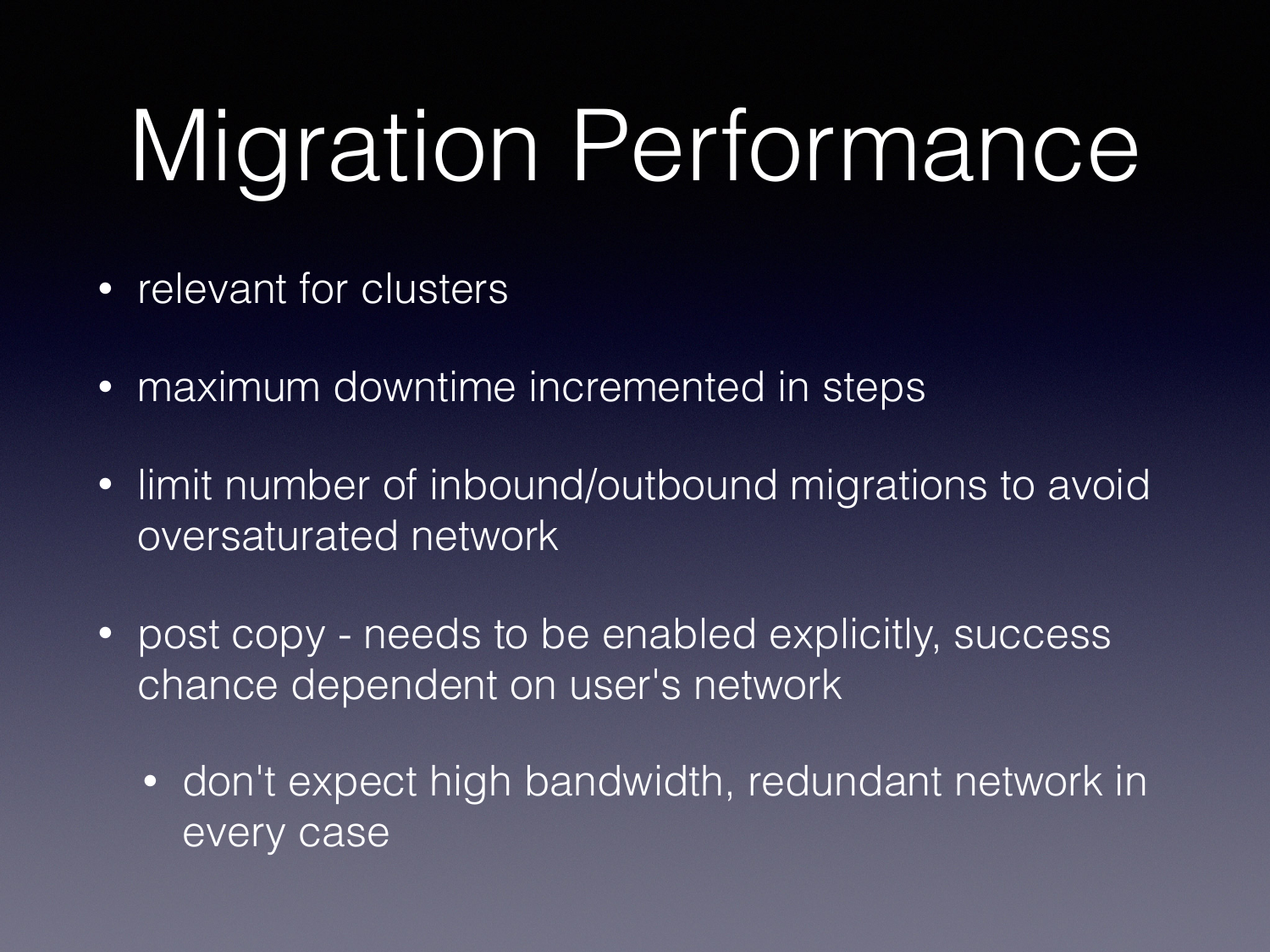# Migration Performance

|                                   | Legacy                                  | <b>Minimal</b><br>downtime | Suspend<br>workload<br>if needed | Post copy               |
|-----------------------------------|-----------------------------------------|----------------------------|----------------------------------|-------------------------|
| 20 GiB RAM                        | <b>Failed After</b><br>$12 \text{ min}$ | 41 min 31<br>sec           | 31 min 42<br>sec                 | $25 \text{ min}$        |
| 20 GiB RAM,<br>50 msec<br>latency | Failed<br>After 17min                   | 47 min 24<br>sec           | 1 h 12 min<br>31 sec             | 48 min 10<br><b>Sec</b> |
| 40 VM, 1 GiB<br><b>RAM</b>        | AVG: 1 min<br>40 sec                    | AVG: 1 min<br>50 sec       | AVG: 4 min                       | AVG: 1 min<br>30 sec    |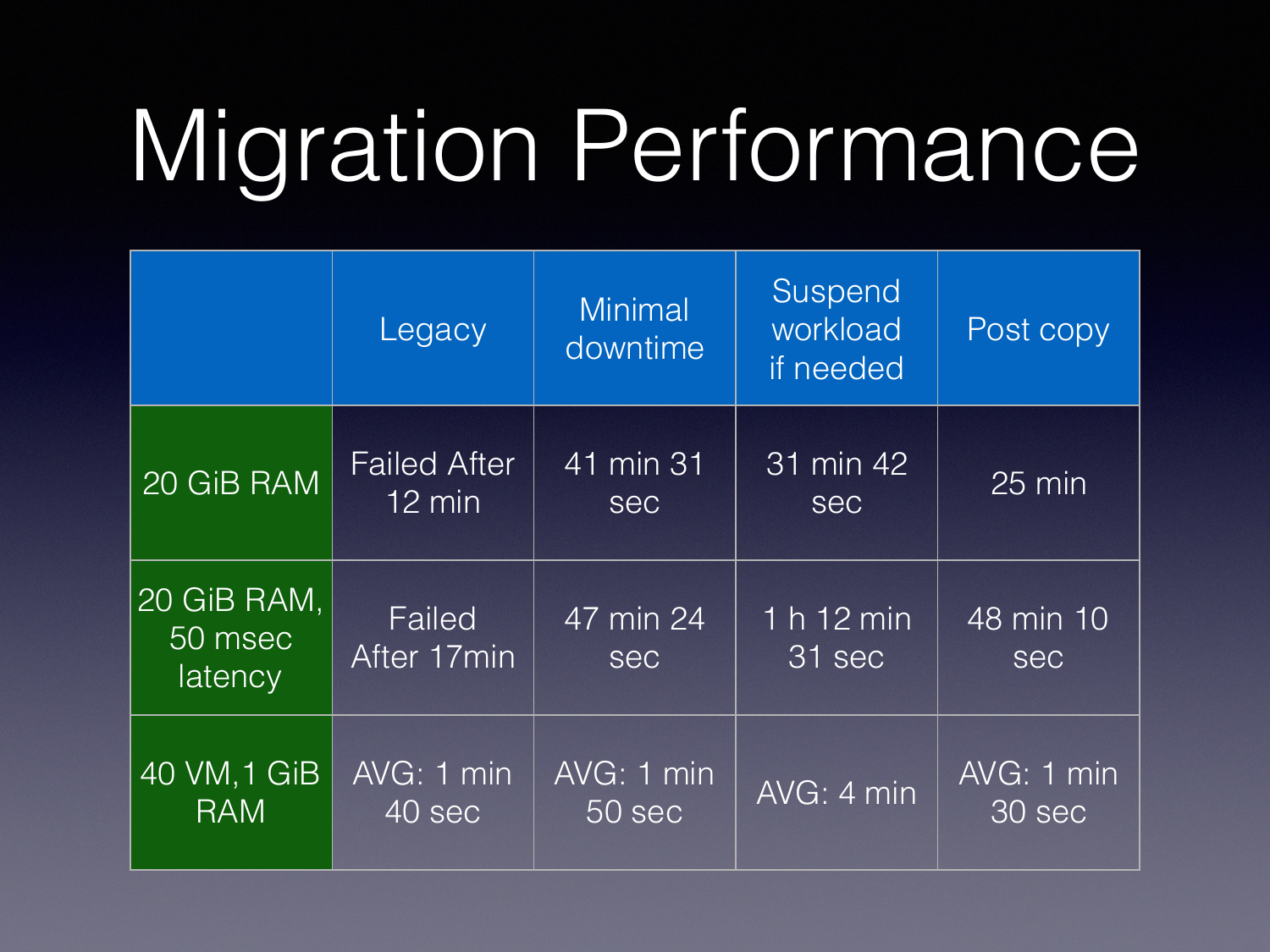## KSM

- hugetlbfs not scanned by ksmd
- no overcommit for VMs that are considered high performance
- waste of CPU cycles?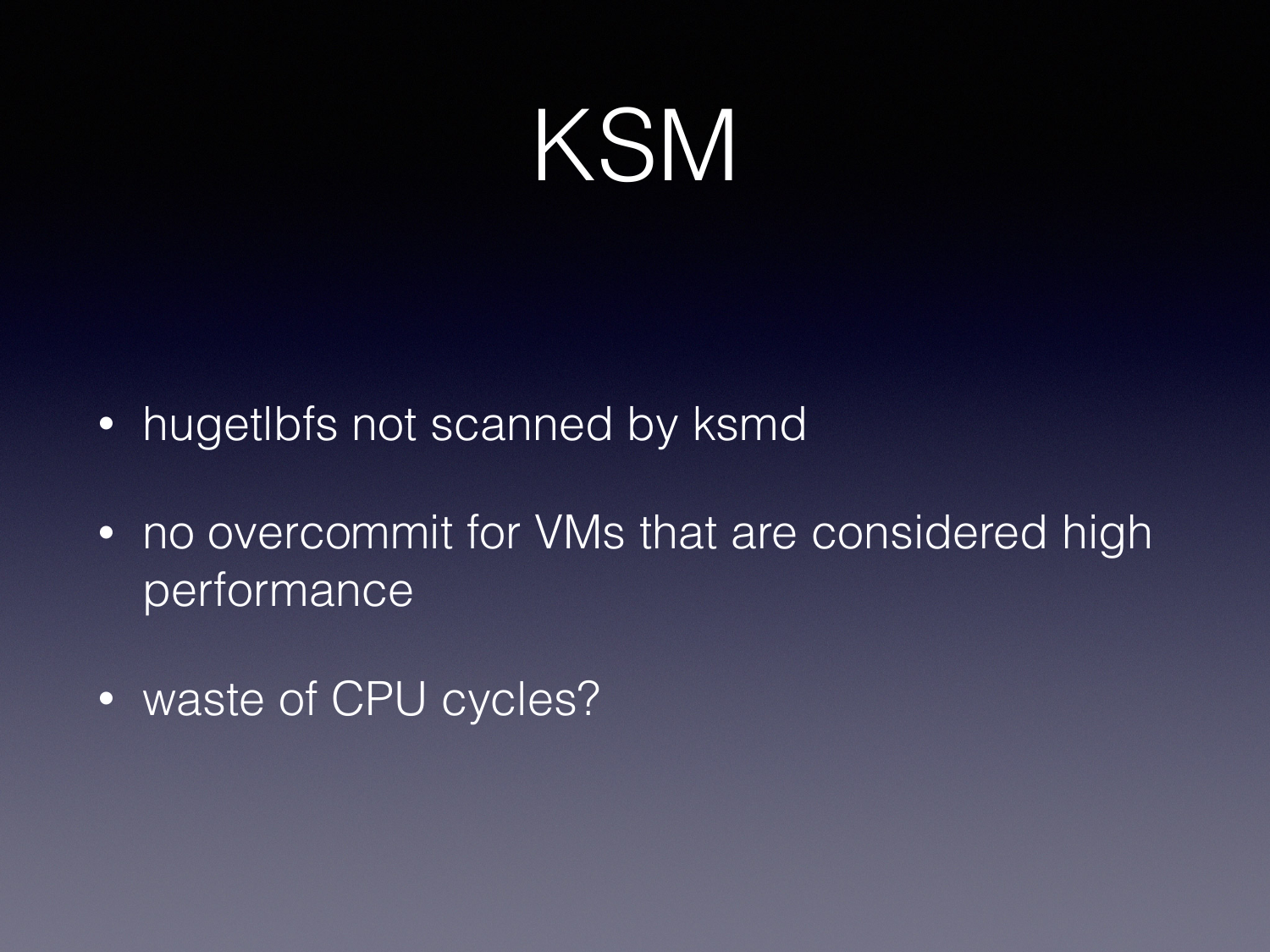### Devices

- graphics, video, USBs, smartcard, watchdog, balloon
- do we need them?
- no known (to us) performance effects
	- removing them shouldn't hurt
	- no data though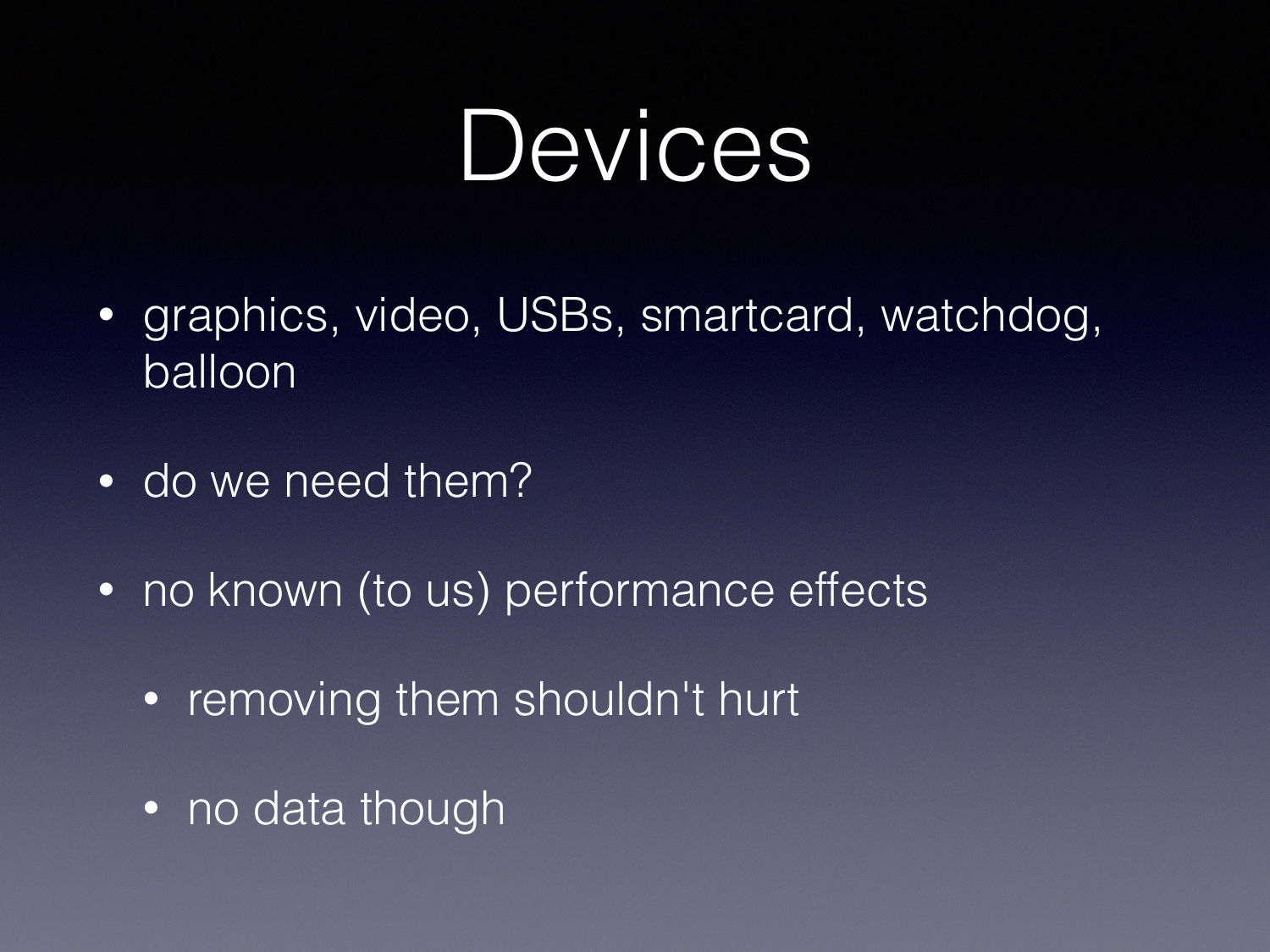### Devices

- some functionality tradeoffs (ballon and memory hot(unplug) in the future)
- **•** running headless
	- no graphics
	- no video
	- no spice/vnc, just console connectivity
	- console proxy to connect to the guests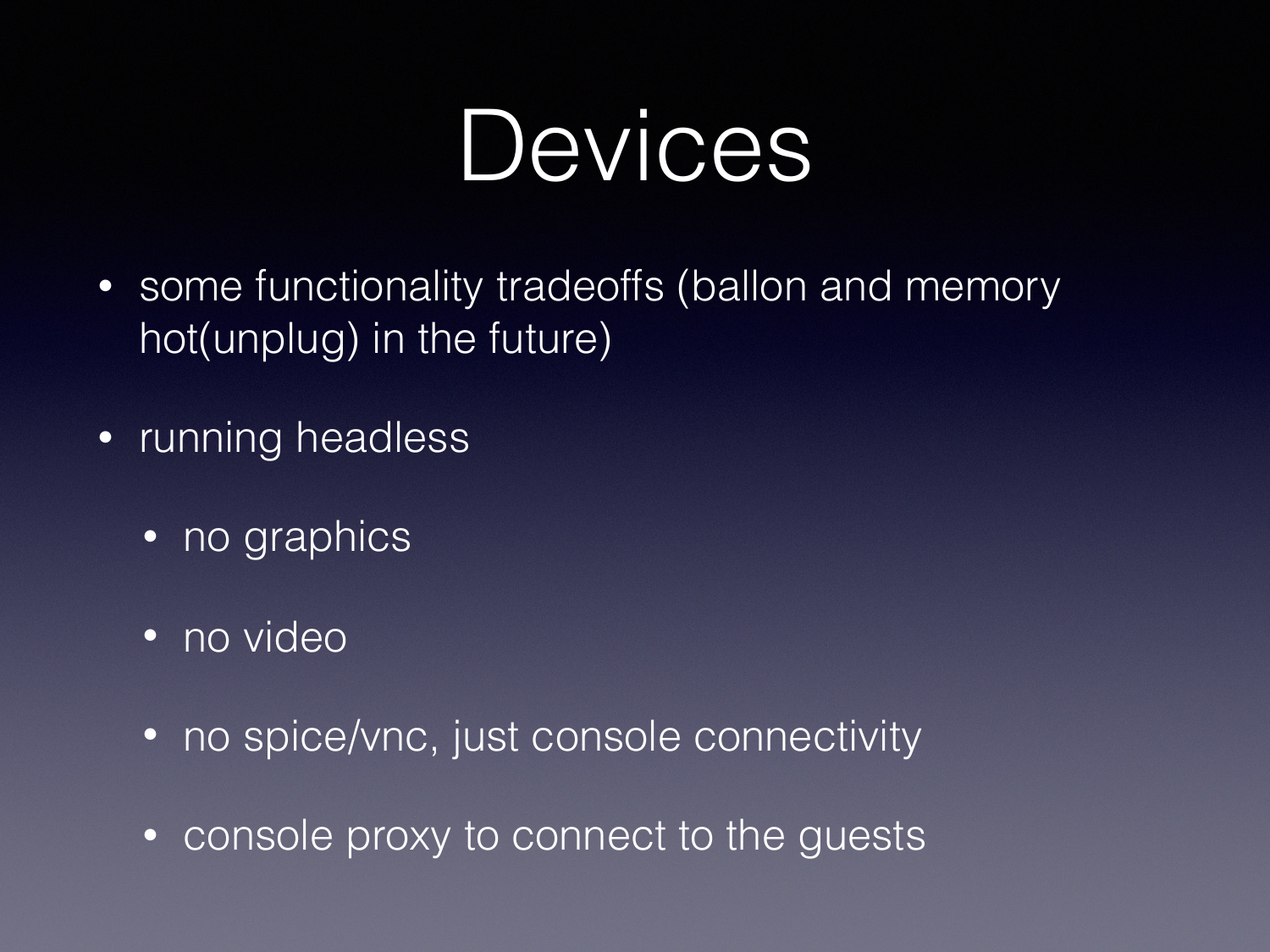## Implementation

- do as many "safe" tweaks as possible
	- with a single NUMA node, go for device locality
- warn about suboptimal configuration
	- NUMA violation => suggest a vNODE
- inform about tradeoffs
	- VirtIO-blk vs VirtIO-SCSI
- allow user to override as many tunes as possible!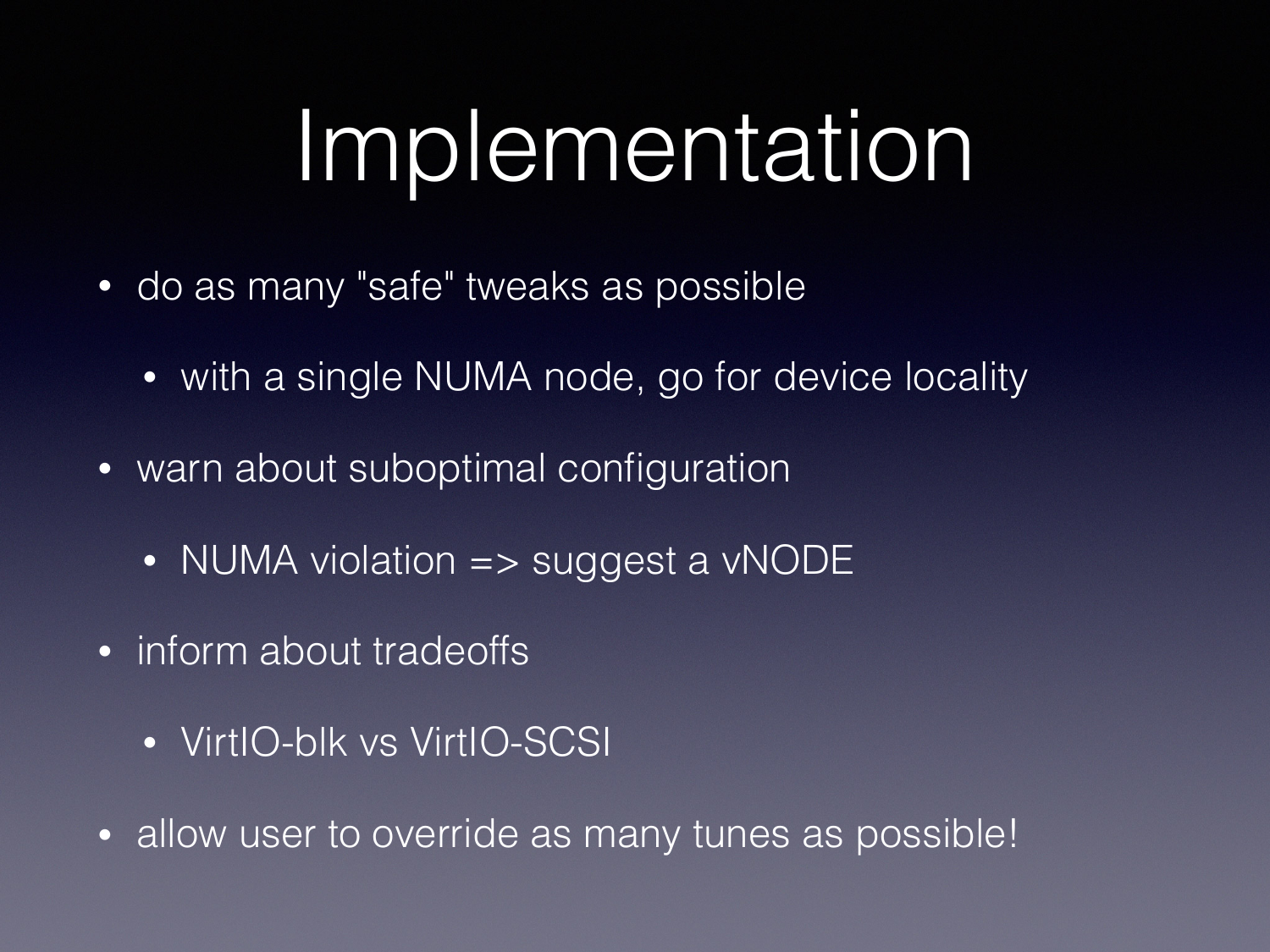### Benchmarks

- synthetic benchmarks show 0-15 % performance improvement
	- pgbench ~ 10 % improvement
	- pts/enclode-flac ~ 0.1 % improvement
- more data in the future as reports come in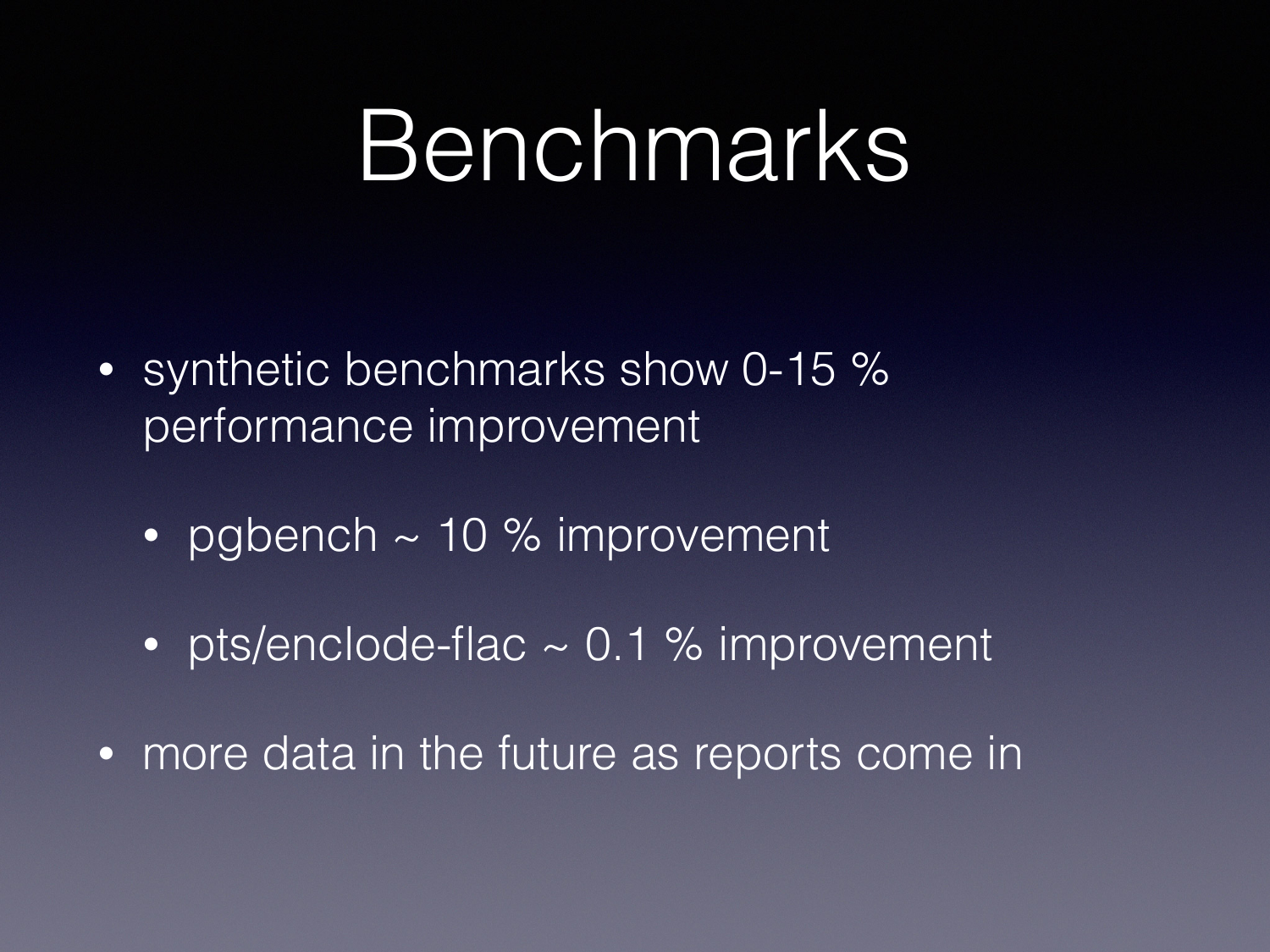# Summary

- align everything with NUMA topology
- suggest pinning where possible (incl. IO thread, emulator thread)
- suggest hugepages
- expose 13 cache
- VirtIO-RNG
- host devices (hardware) > VirtIO > emulation
- remove unneeded devices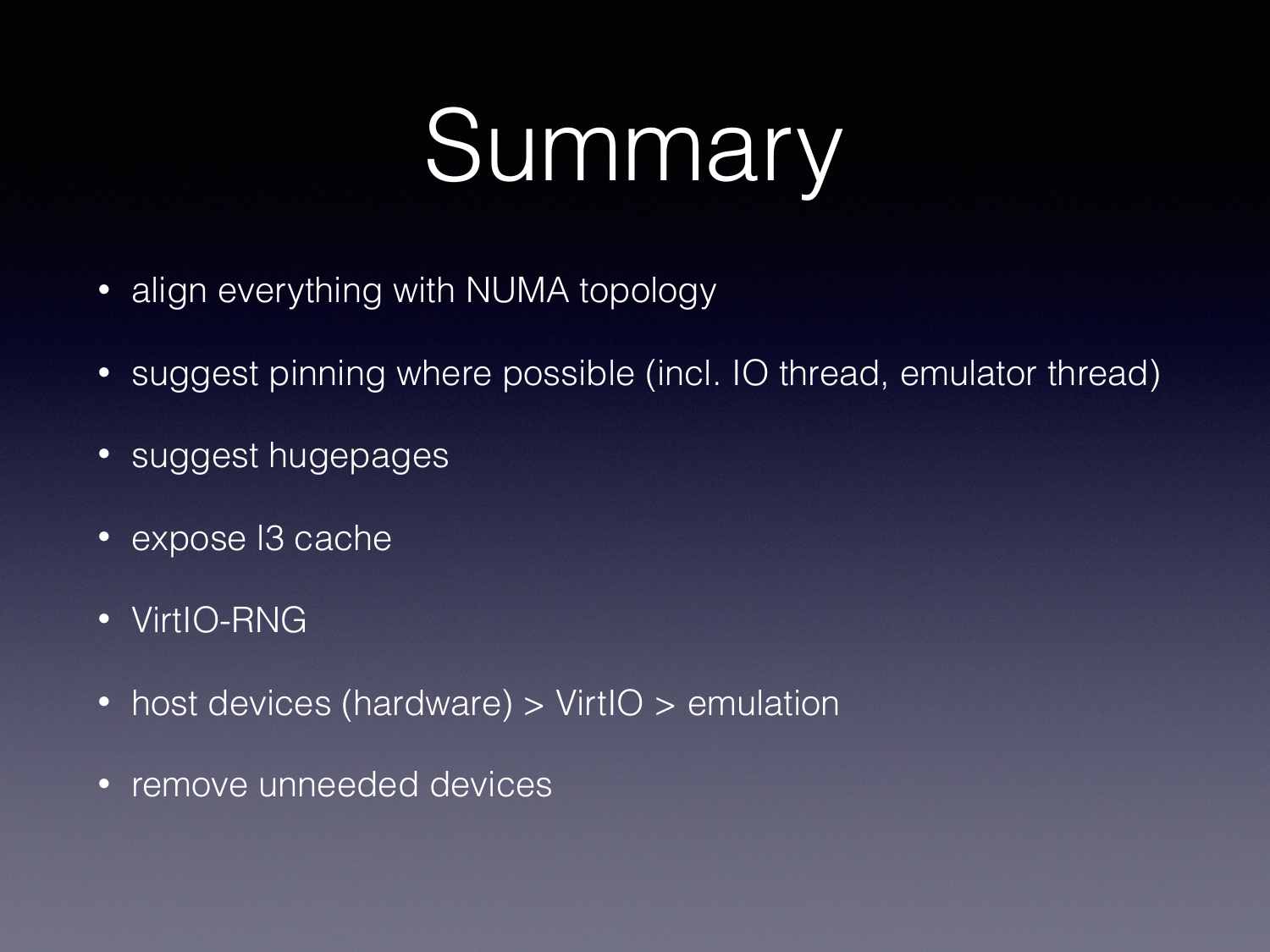## Summary

• benchmark your workload and tune accordingly!